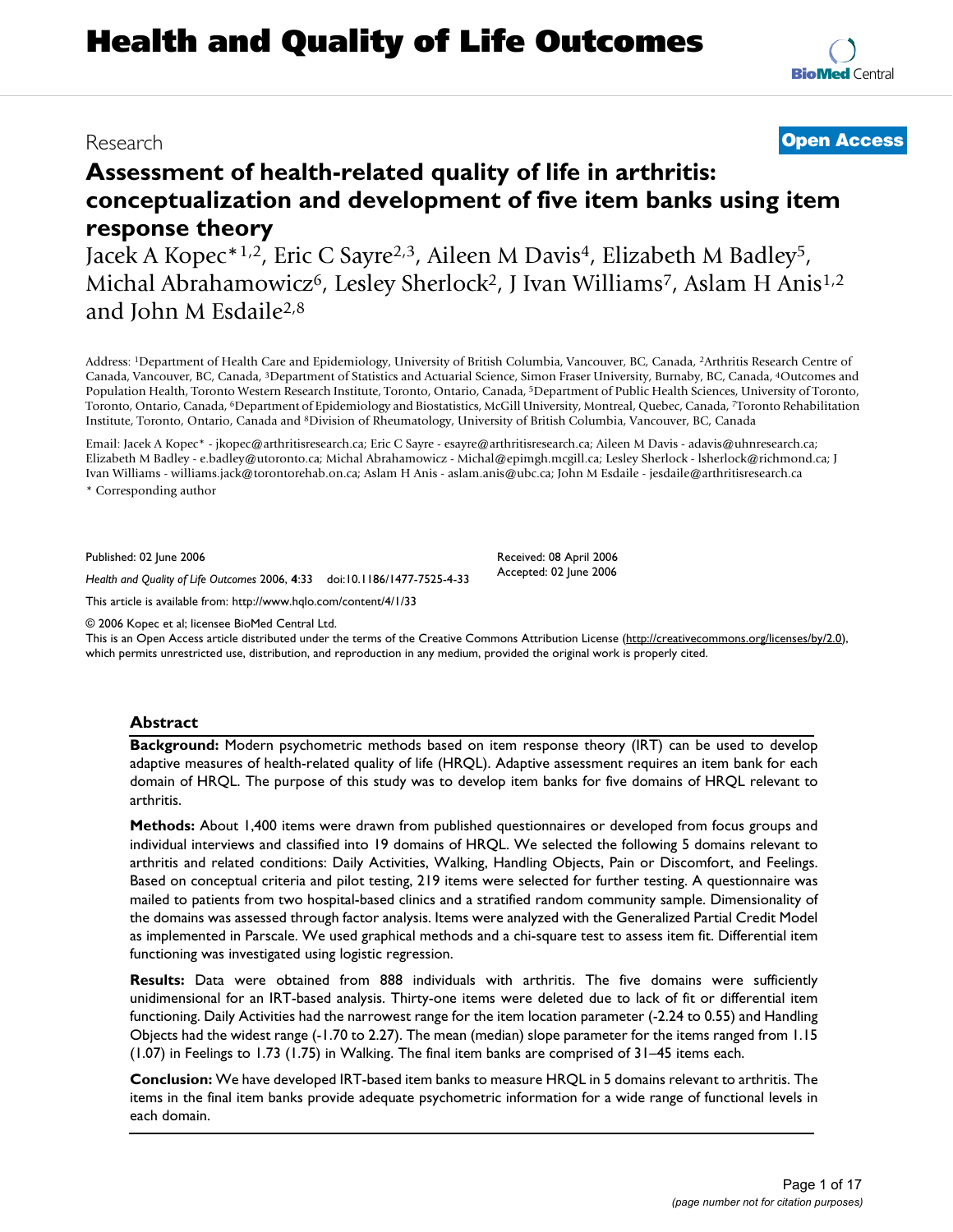# **Background**

Over the past decade, item response theory (IRT) has been increasingly applied to the assessment of health-related quality of life (HRQL) [1]. IRT can be used to evaluate, modify, link, compare, and score existing measures as well as develop new instruments [1,2]. An important application of IRT is computerized adaptive assessment of HRQL [1-4]. The process is adaptive because it allows different respondents to answer different questions depending on their level of health for the specific domain (dimension) being evaluated. The computer selects the questions from an item bank, i.e., a pool of previously calibrated questions, using an adaptive algorithm. The selection of an item at a given stage is based on the pattern of responses to previous items and properties of the items available in the item bank. The final score for the respondent is derived from the responses to the administered items using maximum likelihood estimation [2,3].

Because HRQL is a multi-domain concept, adaptive assessment of HRQL requires an item bank for each domain. Item banks for measuring the impact of headache [5], depression [6], anxiety [7], perceived stress [8], fatigue [9], pain [10], and physical function [11] have recently been developed and other item banks are under construction [3]. The objective of the current study was to develop item banks for the HRQL domains relevant to arthritis and related conditions. In this article we discuss the conceptual framework for our measurement system, describe the process of item generation, present the methodology and results of an empirical study to calibrate and select the items for each domain, and discuss the properties of the final items. Further studies of this measurement system, including validation studies, alternative scoring methods, and comparisons with other instruments, will be described in subsequent publications.

# *Content development*

The World Health Organization (WHO) defined health as a state of complete physical, mental, and social well-being [12]. Ware proposed functional status, well-being, and general health perceptions as the minimum set of generic health concepts [13]. Other models of health and HRQL have been proposed [14], but none has been generally accepted. There are significant differences in the domains included in the leading HRQL instruments; furthermore, domains with similar content may have different names in different instruments [15-17].

The most comprehensive framework for describing health is the International Classification of Functioning, Disability and Health (ICF) [18,19]. The ICF considers four major areas of health and function, i.e., body structures (e.g., structure of lower extremity), body functions (e.g., movement functions), activities and participation (e.g.,

mobility), and environmental factors. For each area, there are multiple levels of classification. For example, mobility is divided into changing and maintaining body position, moving and handling objects, walking and moving, and moving around using transportation. Walking and moving, in turn, is subdivided into walking, moving around, moving around in different locations, and moving around using equipment. Finally, walking is classified into walking short distances, walking long distances, walking on different surfaces, and walking around obstacles. We felt that this multi-level structure and a large number of possible domains would make the ICF too complex for use as a measurement tool. Therefore, in developing our measurement system, we combined the ICF model with an empirical approach based on existing instruments.

Our objective was to create a large database of previously validated items that would serve as a starting point for the development of several item banks. To this end, we reviewed the content of a large number of published health and quality of life questionnaires, both generic and disease- or domain-specific. The review started with the instruments included in major texts and published literature reviews [20-23]. These were supplemented with additional instruments known to the investigators. Literature searches were then performed to look for additional questionnaires. We first entered items from widely used multidimensional measures. The content of the database was evaluated continuously and items from other instruments were entered, selected primarily for their domain content and perceived status as standard or well established measures. After items from 32 instruments were entered (Table 1), a consensus was reached among the investigators that the database was sufficiently comprehensive for the purpose of our study.

The items were then reclassified using the ICF concepts of "body functions" and "activities and participation". Each item was described in terms of the source questionnaire, wording of the question and response options, original concept measured, and domain assigned according to our new classification. In this way, over 1,400 items were classified into the following 19 domains: lower extremity function, upper extremity function, pain, emotional function, cognitive function, communication, energy, sleep, vision, hearing, cardiopulmonary function, digestive function, sexual/reproductive function, urinary function, skin function/appearance, self-care activities, domestic activities, interpersonal activities, and major life activities.

Further work was limited to a smaller number of domains, as our main target population were persons with arthritis and related disorders. Based on the literature [24] and our experience in measuring health outcomes in musculoskeletal conditions we identified the following domains as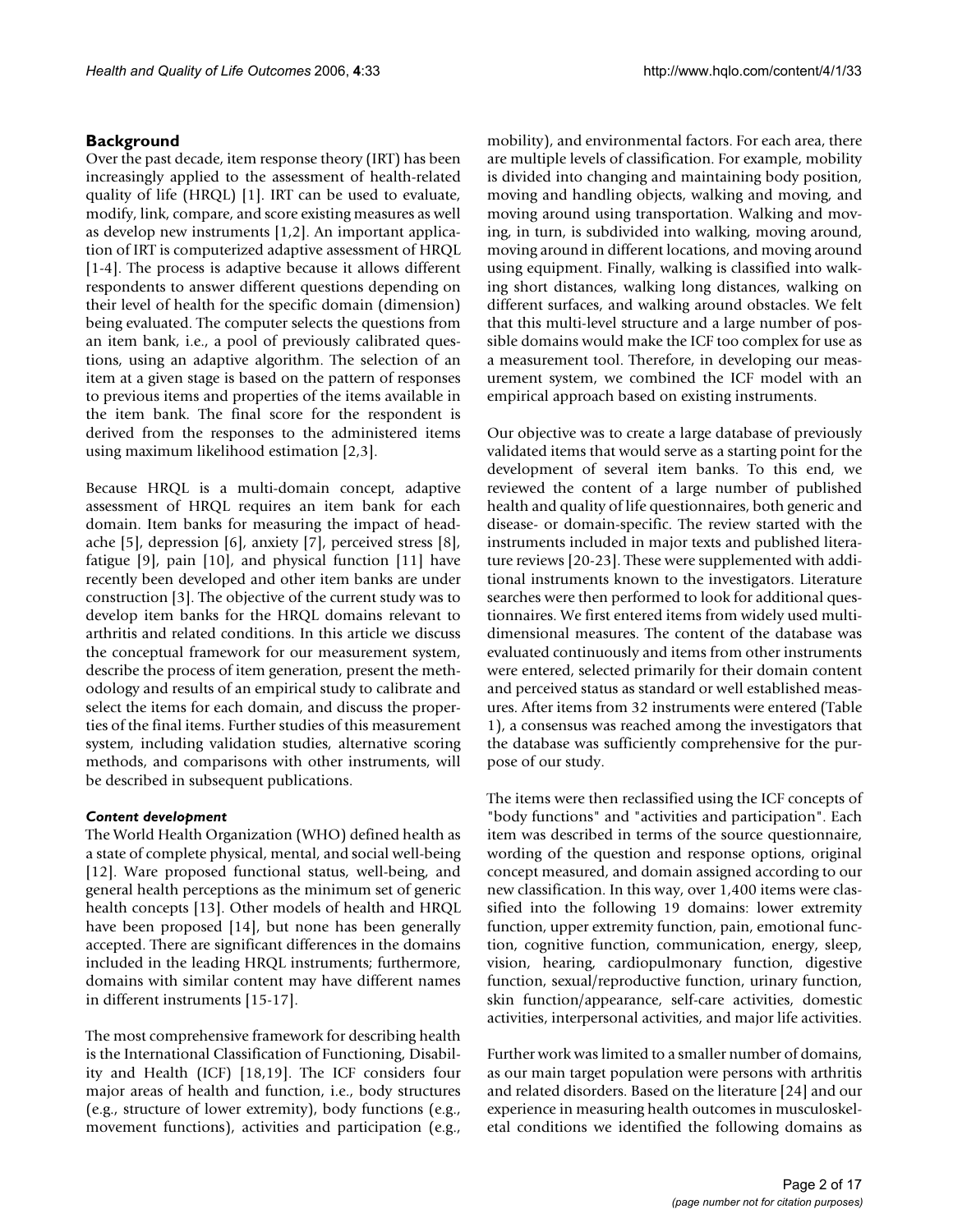| Instrument (acronym) [reference]                                                     | <b>Number of items</b> |  |  |  |
|--------------------------------------------------------------------------------------|------------------------|--|--|--|
| Arthritic Impact Measurement Scales (1 & 2) (AIMS) [42]                              | 150                    |  |  |  |
| Beck Depression Inventory (BDI) [53]                                                 | 21                     |  |  |  |
| Cancer Rehabilitation Evaluation System (CARES) [54]                                 | 140                    |  |  |  |
| Center for Epidemiologic Studies - Depressed Mood Scale (CES-D) [43]                 | 20                     |  |  |  |
| Clinical Back Pain Questionnaire (CBPQ) [55]                                         | 19                     |  |  |  |
| Disabilities of the Arm, Shoulder and Hand (DASH) [56]                               | 68                     |  |  |  |
| Disability Rating Index (DRI) [57]                                                   | 12                     |  |  |  |
| EORTC Quality of Life Questionnaire - C30 (EORTC) [58]                               | 30                     |  |  |  |
| EuroQol (EQ-5D) [17]                                                                 | 5.                     |  |  |  |
| Functional Assessment of Cancer Therapy Scales (FACT) [41]                           | 177                    |  |  |  |
| Functional Living Index: Cancer (FLIC) [59]                                          | 22                     |  |  |  |
| General Health Questionnaire (GHQ) [60]                                              | 28                     |  |  |  |
| Health Utilities Index, Mark 2 (HUI2) [16]                                           | 7                      |  |  |  |
| Health Utilities Index, Mark 3 (HUI3) [16]                                           | 8                      |  |  |  |
| Musculoskeletal Functional Assessment Instrument (MFAI) [61]                         | 120                    |  |  |  |
| McMaster Toronto Arthritis Patient Preference Disability Questionnaire (MACTAR) [62] | 5                      |  |  |  |
| McMaster Health Index Questionnaire (MHIQ) [63]                                      | 74                     |  |  |  |
| Michigan Hand Outcomes Questionnaire (MHOQ) [64]                                     | 37                     |  |  |  |
| 90 S Short Form-36 Health Survey (SF-36) [15]                                        | 36                     |  |  |  |
| Multidimensional Health Assessment Questionnaire (MDHAQ) [65]                        | 9                      |  |  |  |
| National Population Health Survey Questionnaire (NPHS) [66]                          | $\overline{10}$        |  |  |  |
| North American Spine Society Low Back Pain Outcome Instrument (NASS) [67]            | 46                     |  |  |  |
| Nottingham Health Profile, Version 2 (NHP) [68]                                      | 30                     |  |  |  |
| Pain Disability Index (PDI) [69]                                                     | 7                      |  |  |  |
| Profile of Mood States (POMS) [70]                                                   | 65                     |  |  |  |
| Revised Oswestry Pain Questionnaire (OPQ) [71]                                       | $\overline{10}$        |  |  |  |
| Rheumatoid Arthritis Quality of Life (RAQoL) [72]                                    | 30                     |  |  |  |
| Rotterdam Symptom Checklist (RSC) [73]                                               | 39                     |  |  |  |
| Sickness Impact Profile (SIP) [74]                                                   | 136                    |  |  |  |
| Stanford Health Assessment Questionnaire (modified) (HAQ) [50]                       | 20                     |  |  |  |
| WOMAC Osteoarthritis Index (WOMAC) [51]                                              | 24                     |  |  |  |
| Zung Self-Rating Depression Scale (SDS) [75]                                         | 20                     |  |  |  |

**Table 1: Instruments used to select items for the preliminary item database**

being highly relevant to this population: self-care, domestic and major life activities, lower extremity function, upper extremity function, pain, and emotional function. The first 3 domains represented the ICF concept of participation [18,19]. Lower and upper extremity functions were conceptualized as ability to perform activities that depend on these functions, such as those in the ICF domains of walking and handling objects, respectively [19]. We extended the concept of pain, which is part of sensory function in the ICF [19], to include discomfort, as this term has been used in some questionnaires [16]. Finally, emotional function was conceptualized based on the ICF as the spectrum of feelings, such as joy, sorrow, anger, or anxiousness [19]. We combined self-care, domestic and major life activities and modified the labels to arrive at the following five final domains: (1) Daily Activities, (2) Walking, (3) Handling Objects, (4) Pain or Discomfort, and (5) Feelings. Of the 1,400 items in the database, 624 were classified into these five domains and these items were considered for further testing and reduction.

# *Initial item reduction*

To eliminate redundant items, i.e., items that measured the same facet of a given domain, the items were organized by content, grouping all similar items together. In this way it was possible to identify identical or very similar items and eliminate duplication. When choosing between items sharing similar content, we considered primarily the wording of the question and the format of the response options. While redundant items were removed, sometimes multiple items with similar content were included for empirical testing. This was particularly true in the Daily Activities and Pain or Discomfort domains, where the number of distinct areas of activity was limited. For example, items asking about the level of difficulty and degree of limitation due to health for the same type of activity were included in the final questionnaire. At this stage, the wording of most items and the number and wording of response options were modified to achieve a sufficient degree of uniformity. The level of functioning for items in the Daily Activities, Walking, and Handling Objects domains was measured in terms of difficulty, lim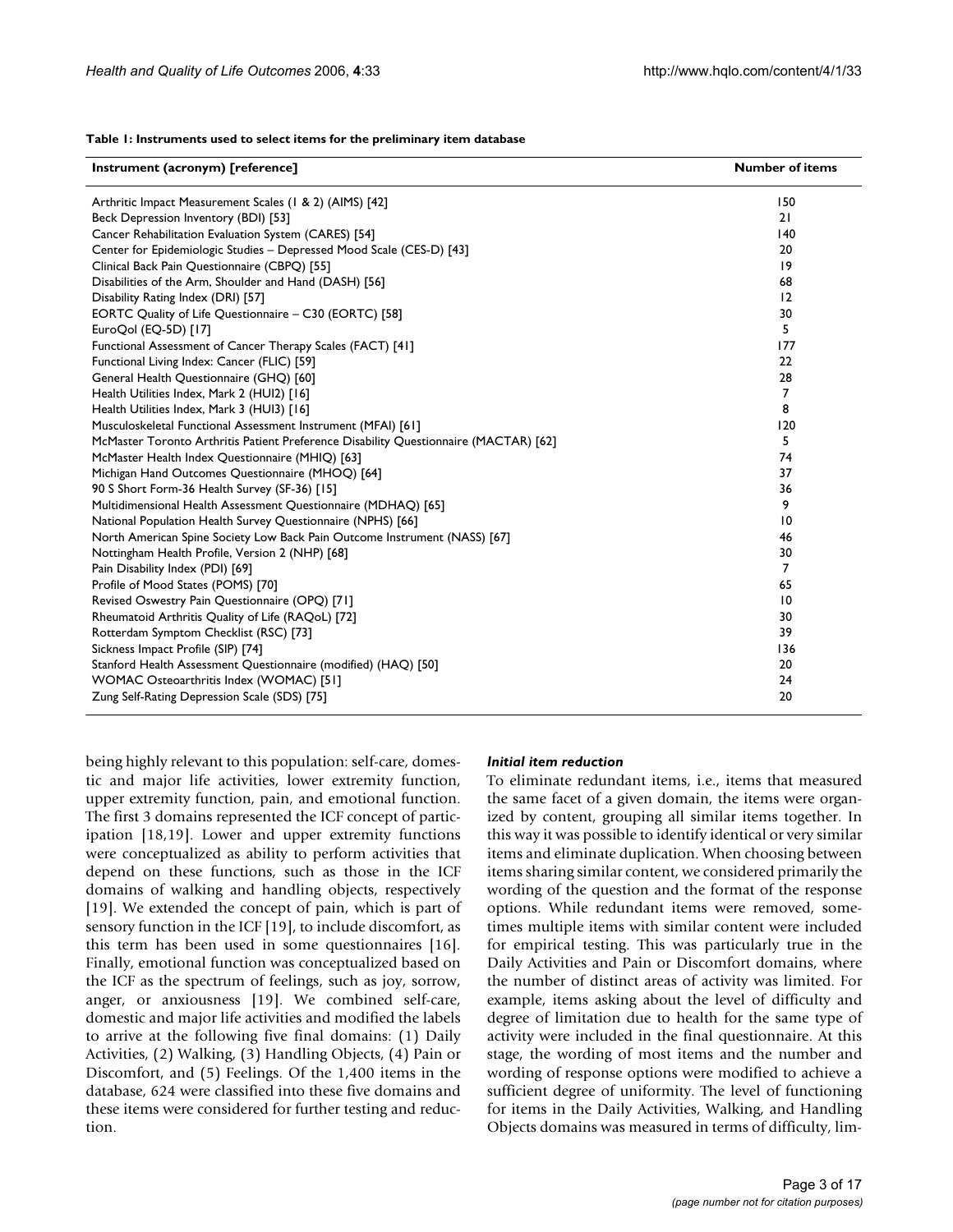itations, or need for help with specific activities. Pain or Discomfort was assessed in terms of impact, intensity, or frequency. Items measuring Feelings asked about the amount of time spent in a given emotional state. We included items assessing depression and anxiety, using both positive and negative wording. All items were worded to reflect a 4-week timeframe commonly used in HRQL instruments and had between 3 and 6 response options. We decided that a 4-week recall period was appropriate for studies in chronic conditions such as arthritis to remove the "noise" caused by short-term fluctuations in symptoms, although alternative versions of the questions with a shorter timeframe, e.g., 7 days or 24 hours, could be developed in the future.

The items were categorized according to the approximate level of HRQL they pertained to ("difficulty") to identify gaps and further redundancies. Upon careful inspection of the items in each domain, we noted that extreme levels of function were not covered well. Such items tend to have highly skewed response distributions and are often deleted from HRQL questionnaires in the content reduction phase. However, for an item bank it is important to include items that can discriminate at either a very high or very low level of function. The relative scarcity of such items, particularly those measuring the highest functional levels, required the development of new items. For example, in the walking domain, we included an item asking about difficulty running or jogging 20 miles to discriminate among relatively healthy, younger individuals. Similarly, in Handling Objects, we added items about carrying 100 and 200 lbs. An item about planning a suicide was included in Feelings to discriminate among severely depressed individuals. All new items used a standardized format, with a 4-week recall and 5 ordered response options.

#### *Pre-testing and final revisions*

The procedures described in the previous section reduced the number of items from over 600 to about 230. In the next step, the items in each domain were subjected to a multi-stage empirical pre-testing and iterative revision process [25]. Twenty-four volunteers pre-tested the item pool. Subjects ranged from 25 to 86 years of age (mean = 46) and 71% were female. Most had completed at least some college or university. Nearly half reported having osteoarthritis or back pain. Some pre-tests were conducted in groups, others individually. Following completion of the questionnaire, a discussion was held about the clarity of instructions, format and wording, as well as reactions to item content, e.g., to identify items considered controversial or irrelevant. Content development continued through the pre-testing stage, with new items being developed from focus groups and individual interviews.

Most items identified by the subjects as unclear either referred to more than one concept (e.g., items combining activities such as eating and bathing) or were considered too lengthy. *"Some questions have more than one idea, which makes it unclear how to answer." "Ask how difficult it would have been for you, not whether or not you have done the activity." "Some of the long questions are over-worded."* Clarification was also sought on items referring to distances. *"It's easier to think in terms of blocks than yards."* Some participants reacted positively to the inclusion of multiple items addressing the same function, while others disliked the repetition. *"It is well organized, and I liked the repetition." "The repetition was irritating and made it seem like a test."* Difficulty in choosing the appropriate response because of recent health changes was also expressed. The items were revised or deleted as testing progressed, based on subjects' comments. The introduction to the questionnaire was modified to help clarify the purpose of the questionnaire and to help subjects decide how to respond if their health state had changed recently. All 11 subjects completing the last two versions found the instructions very clear and 9/ 11 found the meaning of the questions very clear.

In the final stage of content development, a nominal group technique was used, where members of the investigative team reviewed all the items and reached consensus on the final item pool. This process resulted in a 219-item item calibration questionnaire (ICQ). The questionnaire contained 43 items in the Daily Activities domain, 38 in Walking, 54 in Handling Objects, 39 in Pain or Discomfort, and 45 in Feelings.

### *Item calibration study*

Subjects in the item calibration study were patients drawn from two clinics at the Vancouver Hospital and Sciences Centre (VHSC) and a stratified random community sample in British Columbia (BC), Canada. We obtained a list of 554 patients with rheumatic conditions, treated by rheumatologists at the VHSC between 1994 and 2001. The vast majority had been diagnosed with rheumatoid arthritis (RA), although several patients had other types of inflammatory arthritis. We also obtained a list of 472 patients with radiographically confirmed osteoarthritis (OA) of the hip or knee waiting for joint replacement surgery. All patients able to complete the questionnaire were considered eligible for the study. For the community sample, a random computerized list of 3,000 telephone subscribers in BC, aged 18 years or older, was obtained to provide a representative sample of households in the province. The sample was randomly divided into two subsamples. In 2,000 subscribers we asked that the questionnaire be completed by the adult in the household whose birthday date came next, following receipt of the questionnaire. In the remaining 1,000 subscribers we asked the oldest person in the household to complete the ques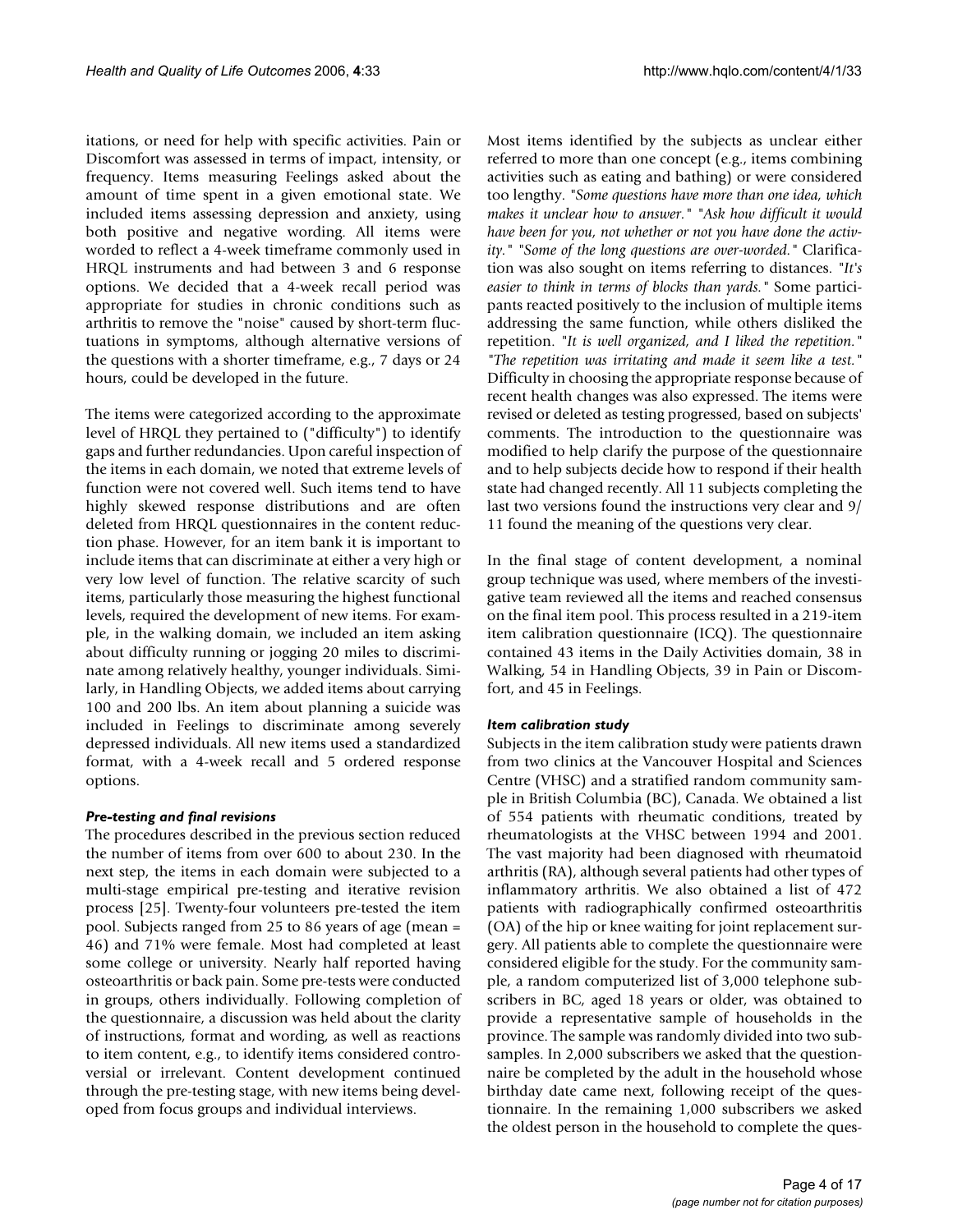tionnaire. The reason for weighting the sample towards older persons was to increase the proportion of individuals with functional limitations.

A letter of introduction and the 219-item ICQ were mailed to each potential participant, along with a selfaddressed pre-paid envelope. A reminder card was sent after one week. A second copy of the questionnaire was sent to non-respondents four weeks after the initial mailing, followed by a second reminder one week later. In the clinical samples, the remaining non-respondents were called to remind them to send in the questionnaire. Up to five phone calls were attempted at different times of the day and different days of the week and/or two voice messages were left. In the community samples, no phone calls were made to non-respondents; however, a cash draw incentive was offered to those completing the questionnaire. The study was approved by the University of British Columbia Ethics Board.

#### *Data analysis*

The items were analyzed in a step-wise fashion, as described in the literature [4-6]. The steps in the analyses were as follows: 1) analysis of item dimensionality; 2) derivation of item parameters and option characteristic curves (OCCs); 3) analysis of item fit; and 4) analysis of differential item functioning. Extreme response categories with less than 5 responses were collapsed with the next most extreme category prior to the analysis to ensure statistical stability of item parameters.

#### *Dimensionality*

Dimensionality of the items within each domain was investigated via factor analysis. We used polychoric correlations because of the categorical nature and skewed distribution of responses to many items [26]. We assessed the amount of variance explained by the first factor and plotted consecutive eigenvalues on a graph (scree plot) [27]. We fit a single-factor model to each domain and assessed factor loadings for each item, residual correlations between each item and all others, and root mean square (RMS) residual correlations. Factor loadings ≥0.4 are usually required to decide that an item is represented by a given factor [6,28].

#### *IRT model*

Several IRT models were considered for item calibration, ranging from the one-parameter Rasch model [29] to Muraki's Generalized Partial Credit Model (GPCM) [30]. A non-parametric approach developed by Ramsay (Testgraf) was also explored [31]. After a series of preliminary analyses, the GPCM, as implemented in Parscale version 3.5 [32], was chosen for further analyses. This model is flexible and appropriate for multi-categorical items with

ordered response options [32]. It has been successfully applied to similar items by other authors [5-8].

In the GPMC, the probability of a given response to an item for a subject with the trait level  $θ$  is modeled as a function of the number of categories, the "location" and "slope" parameters for the item, and its "item-category" parameters [32]. We used Parscale to estimate item parameters and to obtain option characteristic curves (OCCs) for each item. OCCs represent the probabilities of selecting each response option as a function of the estimated trait level. Item parameters were estimated via marginal maximum likelihood [32,33]. The location parameter describes the difficulty of the task being asked about in the item and represents a "center of discrimination" [34]. For example, an item asking about difficulty walking a few steps will have a lower location than an item asking about walking 5 miles; the former item is intended to discriminate between low and very low trait levels and provides little discriminatory information for subjects at the high end. The location parameters are expressed on the same scale that is used to estimate HRQL scores for each respondent. The slope parameter indicates the degree to which the distribution of response categories varies as the trait level changes [33]. This parameter in combination with item-category parameters describe the ability of an item to discriminate between trait levels. Higher slope indicates better discrimination, while greater spread of category parameters indicates a broader region of discrimination.

#### *Item fit*

Item fit depends on the level of agreement between the observed and model-predicted probabilities of selecting each response option by subjects at different levels of the trait. The statistical methodology for testing item fit in the GPCM is not well established [6]. We used graphical methods and a chi-square test similar to that proposed by Muraki [32]. The trait axis was divided into consecutive intervals of 0.2 length and exact chi-square goodness of fit tests were used to compare observed and expected counts on the options within each interval. The exact chi-square statistics were added and compared to a chi-square distribution with degrees of freedom equal to the sum of the individual interval-specific degrees of freedom. Use of exact tests instead of asymptotic tests ensured that fit statistics were robust to small cell sizes. P-values were adjusted for multiple comparisons by a modified Bonferroni method [35].

Each item failing the fit test was treated either by merging options together or by placing it in a different "block". All items in a block share the same category parameters and selecting the most appropriate block for a given item tends to improve item fit [32]. The appropriate treatment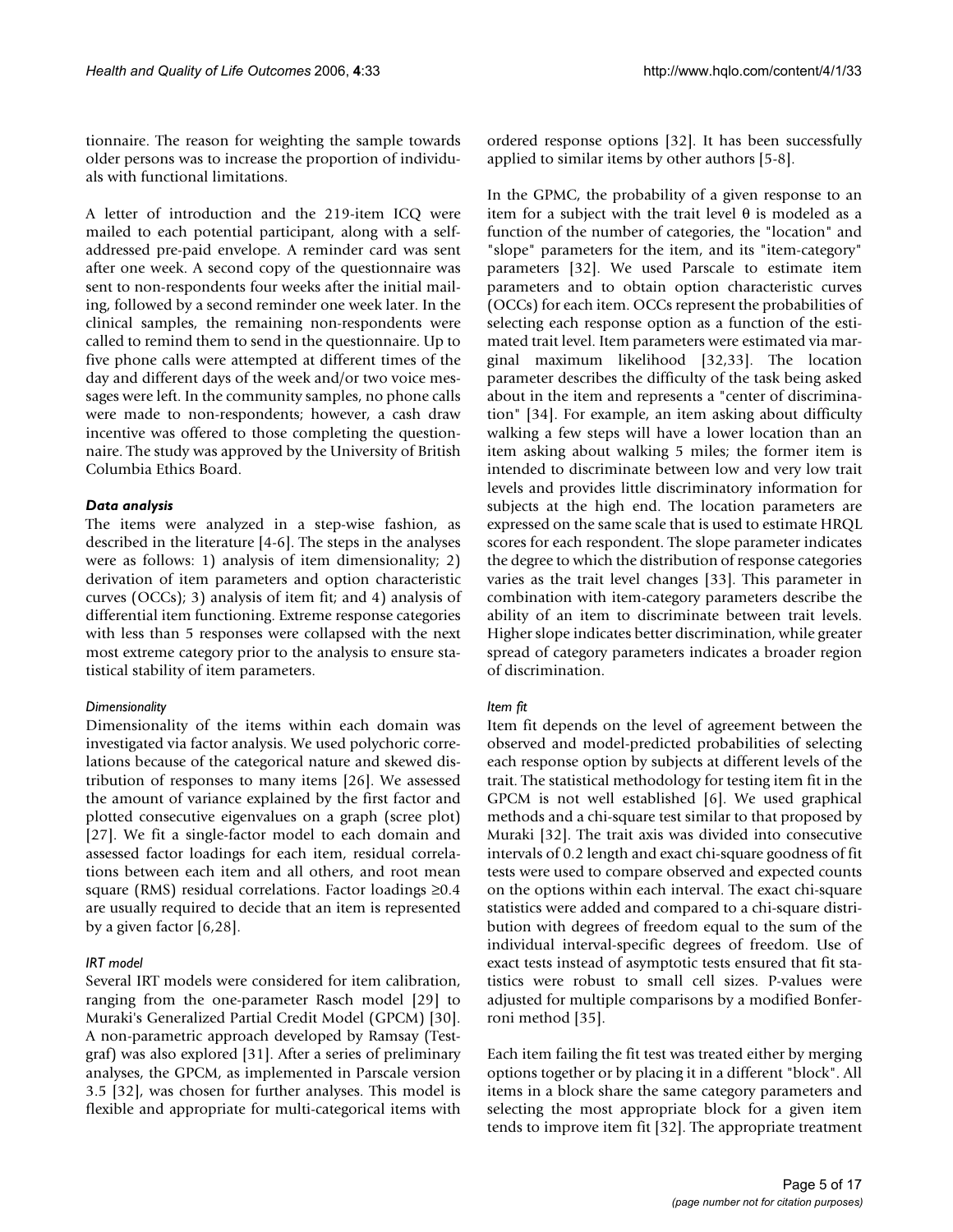for an item was decided on with the aid of fit graphs that compared observed versus model-predicted counts for each option across several broad intervals of the trait. This procedure was iterative, with OCCs for all items re-estimated after each iteration of treatment. Item fit graphs were plotted with SAS. Items were considered for deletion if they did not fit the IRT model despite these modifications.

#### *Differential item functioning*

Differential item functioning (DIF) exists when responses to an item differ systematically across groups of respondents, e.g., males vs. females, that have similar values of the trait being measured [36]. DIF was examined with ordinal logistic regression [37]. We tested the effect of age and sex on the ordinal response to a given item while controlling for the IRT-based estimate of the trait. We also fit a model in which the estimate of the trait was the only independent variable. Statistical significance was determined based on the p-values for age or sex. The magnitude of DIF was measured by change in the Nagelkerke maximal rescaled R-square (delta-R-square) between models with and without age or sex [38]. Substantial DIF was defined as delta-R-square ≥0.02 [5,6]. Items that had both statistically significant and substantial DIF were considered for deletion. We also assessed other statistical properties of the items as well as their conceptual contribution to their respective domains.

#### *Item and test information*

Item parameters provided by Parscale were used to obtain item information functions as well as the overall test information function for each domain using the formula given by Muraki [32]. Psychometric information can be thought of as a measure of discrimination (or precision of estimation) at a given point along the trait spectrum, and depends on both the slope and category parameters [32]. A higher value of the information function indicates that the trait is estimated more precisely. Item information tends to be highest at high/low trait levels for items with high/low location parameters. Domain-specific test information at a given trait level is the sum of the information for all items in the domain [34]. Item and test information curves were plotted with SAS.

# **Results**

### *Study sample*

For the purpose of item analysis we selected subjects with arthritis, as this was the main target population for our instrument. We received 331 questionnaires from patients in the rheumatology clinic, 340 from patients on the orthopedic waiting list, and 217 from respondents with RA or OA in the community sample. These 3 groups formed our analysis dataset  $(N = 888)$ . The overall response rate among eligible subjects in the two clinical

samples was 80%. The response rate in the community sample was 33%. Key characteristics of the respondents are presented in Table 2. The proportion aged 65 years or older differed significantly between the samples and ranged from 25% in the rheumatology clinic to 50% in the community sample. The majority of respondents were female in all three samples, but the proportion of females was highest among patients from the rheumatology clinic. About one third of the participants in all three samples had college/university education. Co-morbid conditions were fairly common across the three samples and their frequencies were likely influenced by the age and sex distributions. For example, 32 – 47% reported back pain, 9 – 15% reported heart disease, 5 – 8% reported diabetes, and 9 – 11% reported depression. The proportion reporting fair or poor self-rated health was high in patients from the rheumatology clinic (55%) and similar among those on the orthopedic waiting list (26%) and in the community sample (29%).

#### *Dimensionality*

The results of factor analysis for each domain are presented in Table 3. The first factor explained between 58.3% (Feelings) and 72.3% (Walking) of the variance. All items loaded ≥0.4 on a single factor. RMS residual correlations were ≥0.1 for 4 items in the Daily Activities domain, 3 in the Walking domain, 11 in the Handling Objects domain, 7 in the Pain or Discomfort domain and 8 in the Feelings domain (Table 3). Most of these items had RMS residual correlations <0.12 and loadings >0.7 on a single factor; the largest RMS residual correlation was 0.15 (Item 16 in Pain or Discomfort). High RMS correlations were almost invariably associated with a highly skewed response distribution. The scree plots suggested a single factor for all domains, although we noted a slight indication of possible additional factors in the Handling Objects and Feelings domains (data not shown). To explore this further, we performed several additional factor analyses allowing for more than 1 factor and reviewed the content of the items loading on different factors to determine if these factors could represent distinct conceptual facets of a given domain. We also applied graphical methods of analysis, whereby the items were ordered by location and displayed as a series of lines, using different colors for items loading on different factors. These graphs showed very little overlap between the factors (data not shown). Both graphical analysis and content review indicated that these potential factors were related to item difficulty rather than content. When we considered all the results of factor analyses, the five domains were deemed sufficiently unidimensional for IRT modeling and no items were dropped at this stage.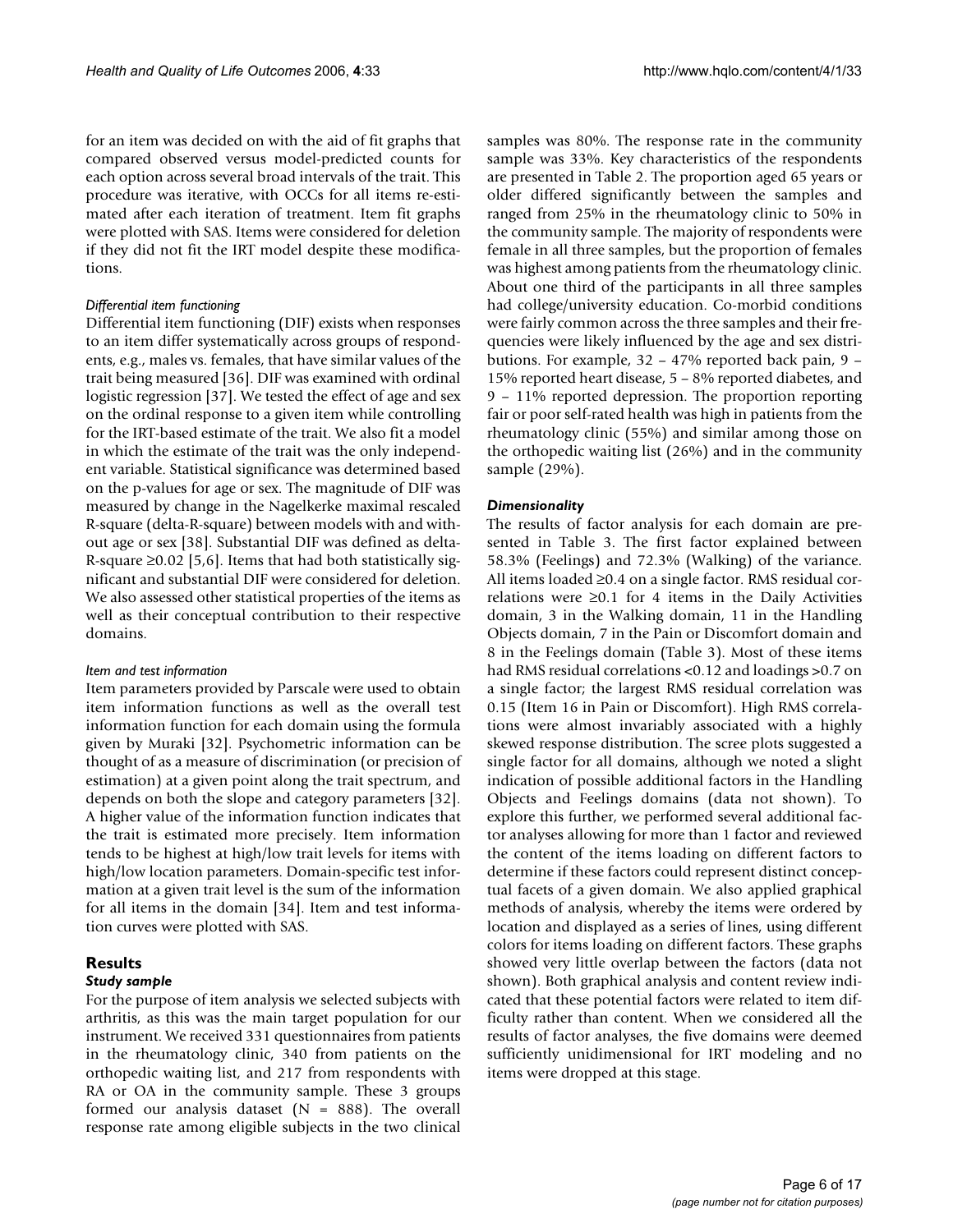|                                         | Community sample with arthritis<br>$(N = 217)$ n $(\%)$ | Rheumatology clinic ( $N = 331$ ) n<br>$(\%)$ | Joint replacement waiting list ( $N =$<br>340) n (%) |
|-----------------------------------------|---------------------------------------------------------|-----------------------------------------------|------------------------------------------------------|
| Age                                     |                                                         |                                               |                                                      |
| $0 - 24$                                | 0(0.0)                                                  | 5(1.5)                                        | 4(1.2)                                               |
| $25 - 44$                               | 23 (10.6)                                               | 71(21.5)                                      | 28(8.2)                                              |
| $45 - 64$                               | 83 (38.2)                                               | 160(48.3)                                     | 133(39.1)                                            |
| $65+$                                   | 108(49.8)                                               | 84 (25.4)                                     | 166(48.8)                                            |
| Missing                                 | 3(1.4)                                                  | 11(3.3)                                       | 9(2.7)                                               |
| Sex                                     |                                                         |                                               |                                                      |
| Males                                   | 69 (31.8)                                               | 69 (20.9)                                     | 150(44.1)                                            |
| Females                                 | 147 (67.7)                                              | 250 (75.5)                                    | 179 (52.7)                                           |
| Missing                                 | 1(0.5)                                                  | 12(3.6)                                       | 11(3.2)                                              |
| <b>Education</b>                        |                                                         |                                               |                                                      |
| Less than high school                   | 50(23.0)                                                | 61(18.4)                                      | 81 (23.8)                                            |
| High school completed                   | 94 (43.3)                                               | 146(44.1)                                     | 133(39.1)                                            |
| Trade school/college/university         | 72 (33.2)                                               | 113(34.1)                                     | 115(33.8)                                            |
| Missing                                 | 1(0.5)                                                  | 11(3.3)                                       | 11(3.2)                                              |
| Self-reported co-morbidity <sup>1</sup> |                                                         |                                               |                                                      |
| Back pain                               | 101(46.5)                                               | 106(32.0)                                     | 135(39.7)                                            |
| Heart disease                           | 33 (15.2)                                               | 30(9.1)                                       | 38(11.2)                                             |
| Lung disease                            | 10(4.6)                                                 | 35 (10.6)                                     | 5(1.5)                                               |
| <b>Diabetes</b>                         | 15(6.9)                                                 | 26(7.9)                                       | 17(5.0)                                              |
| Depression                              | 20(9.2)                                                 | 36 (10.9)                                     | 30(8.8)                                              |
| Other <sup>2</sup>                      | 147(67.7)                                               | 237 (71.6)                                    | 227 (66.8)                                           |
| <b>Self-rated health</b>                |                                                         |                                               |                                                      |
| Excellent                               | 8(3.7)                                                  | 5(1.5)                                        | 26(7.7)                                              |
| Very good                               | 57(26.3)                                                | 40(12.1)                                      | 98 (28.8)                                            |
| Good                                    | 87(40.1)                                                | 103(31.1)                                     | 126(37.1)                                            |
| Fair                                    | 52 (24.0)                                               | 135 (40.8)                                    | 77 (22.7)                                            |
| Poor                                    | 12(5.5)                                                 | 46 (13.9)                                     | 12(3.5)                                              |
| Missing                                 | 1(0.5)                                                  | 2(0.6)                                        | 1(0.3)                                               |

#### **Table 2: Characteristics of respondents in the item calibration study (N = 888)**

1Cell counts do not sum to the sample size because a person may have multiple co-morbidities

2 Includes: high blood pressure; ulcer or stomach disease; kidney disease; liver disease; anemia or blood disease; cancer; other medical problem (excluding OA and RA)

#### *Item fit*

Examples of item fit plots are presented in Figure 1. These plots compare the observed probabilities of choosing specific response options (solid lines) with the probabilities estimated from the model (dashed lines). For each domain except Daily Activities we show examples of a well-fitting item and an item that was deleted due to lack of fit. Items that do not fit the model well (right column) display greater discrepancies between the observed and predicted OCCs. In Daily Activities (Figure 1a–b), where no items were dropped due to lack of fit, we show two items that differ in difficulty. In Walking, Item 33 (good fit) asks about difficulty running or jogging 2 miles and Item 35 (poor fit) asks about standing on one's toes. In Feelings, Item 40 (good fit) asks about frequency of suicidal thoughts and Item 44 (poor fit) asks about feeling totally relaxed. Note that Item 40 was collapsed to just 2 options to achieve a good fit. Based on Bonferroni-corrected p-values  $\leq$  0.05, 0 items in the Daily Activities domain, 5 in Walking, 6 in Handling, 2 in Pain or Discomfort and 3 in Feelings did not fit the IRT model (Table 4). These items were deleted after inspecting the item parameters and considering their contributions to their respective domains in terms of content validity and information.

#### *Differential item functioning*

Items that showed statistically significant and substantial DIF for age and/or sex are listed in Table 4. For example, Items 40, 41 and 42 in the Daily Activities domain, all pertaining to traveling, showed DIF for age, whereas Item 37 in the Handling Objects domain (putting hand in a pocket) showed DIF for sex. Item 31 in Feelings, asking about the occurrence of crying spells, also had DIF with respect to sex. Three anxiety-related items in this domain displayed DIF for age (feeling calm and peaceful, worrying about the future, and feeling carefree). All items displaying significant and substantial DIF were dropped after we assessed their statistical properties and their contribution to the content of their respective domains.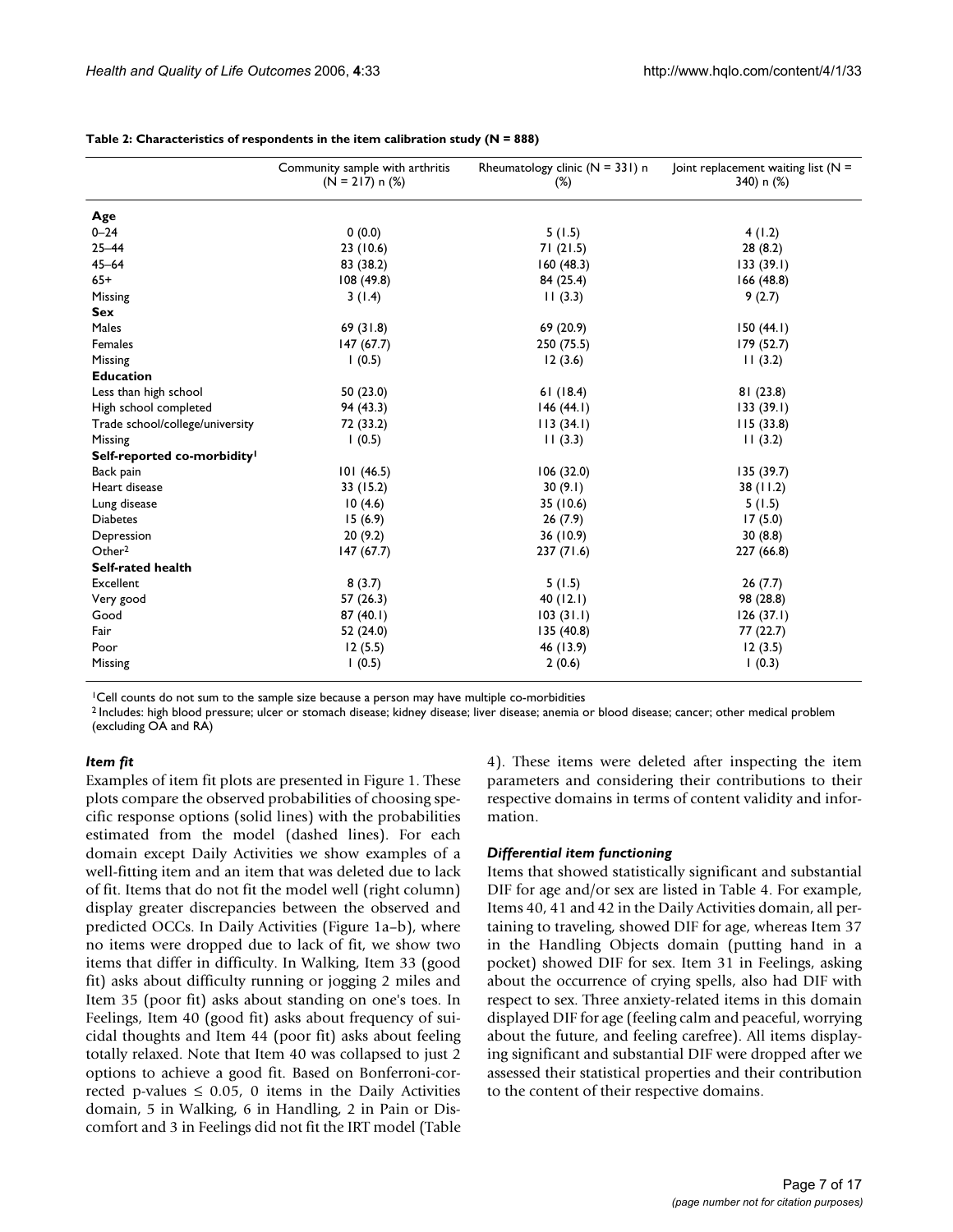

# a) Daily Activities: Item 35 (eating meals) b) Item 38 (getting in/out of a car)

# **Figure 1**

**Examples of item fit plots**. The solid lines indicate the observed probability of response and dashed lines indicate the estimated probability of response. Items dropped due to lack of fit are marked with an asterisk. a) Daily Activities: Item 35 (eating meals). b) Daily Activities: Item 38 (getting in/out of a car). c) Walking: Item 33 (running/jogging 2 miles). d) Walking: Item 35\* (standing on toes). e) Handling Objects: Item 44 (grocery bag). f) Handling Objects: Item 49\* (light furniture). g) Pain or Discomfort: Item 3 (prevents activities). h) Pain or Discomfort: Item 19\* (perfectly healthy). i) Feelings: Item 40 (thinking killing self). j) Feelings: Item 44\* (totally relaxed).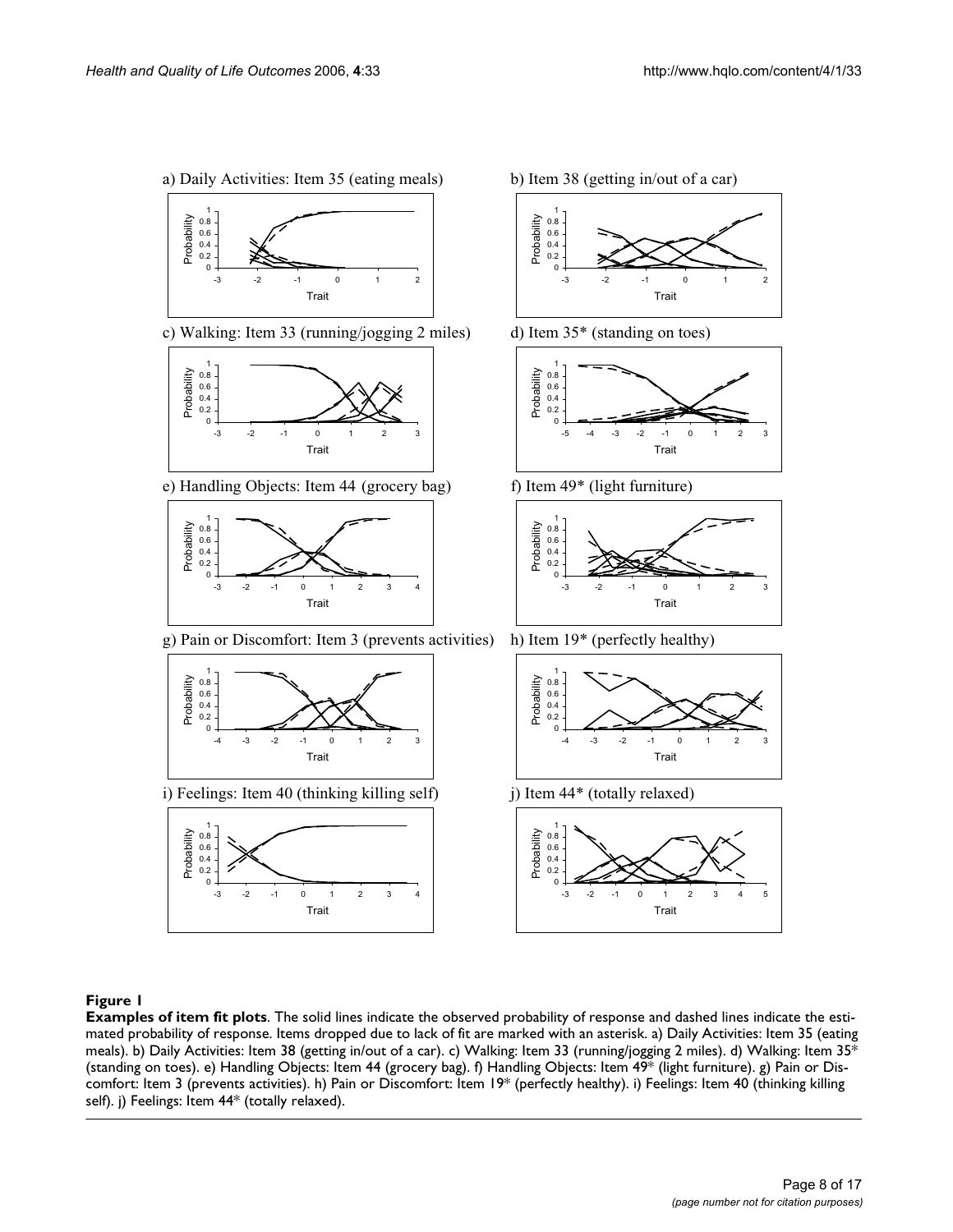| Item number      | Daily Activities |            | Walking |            | Handling Objects |                | Pain or Discomfort |            | Feelings |            |
|------------------|------------------|------------|---------|------------|------------------|----------------|--------------------|------------|----------|------------|
|                  | Loading          | <b>RMS</b> | Loading | <b>RMS</b> | Loading          | <b>RMS</b>     | Loading            | <b>RMS</b> | Loading  | <b>RMS</b> |
|                  |                  |            |         |            |                  |                |                    |            |          |            |
| I                | 0.894            | 0.038      | 0.900   | 0.049      | 0.823            | 0.069          | 0.854              | 0.084      | 0.837    | 0.055      |
| $\boldsymbol{2}$ | 0.864            | 0.052      | 0.890   | 0.047      | 0.832            | 0.080          | 0.864              | 0.073      | 0.849    | 0.052      |
| 3                | 0.913            | 0.052      | 0.841   | 0.038      | 0.855            | 0.076          | 0.888              | 0.046      | 0.840    | 0.063      |
| 4                | 0.842            | 0.063      | 0.904   | 0.038      | 0.867            | 0.057          | 0.885              | 0.051      | 0.841    | 0.062      |
| 5                | 0.911            | 0.037      | 0.917   | 0.029      | 0.819            | 0.065          | 0.791              | 0.091      | 0.761    | 0.063      |
| 6                | 0.888            | 0.028      | 0.931   | 0.037      | 0.848            | 0.047          | 0.853              | 0.065      | 0.711    | 0.083      |
| 7                | 0.752            | 0.097      | 0.877   | 0.063      | 0.891            | 0.063          | 0.844              | 0.068      | 0.778    | 0.078      |
| 8                | 0.869            | 0.075      | 0.922   | 0.063      | 0.830            | 0.087          | 0.461              | 0.098      | 0.740    | 0.075      |
| 9                | 0.903            | 0.055      | 0.913   | 0.036      | 0.863            | 0.051          | 0.765              | 0.055      | 0.770    | 0.087      |
| $\overline{10}$  | 0.771            | 0.076      | 0.881   | 0.042      | 0.890            | 0.036          | 0.867              | 0.044      | 0.788    | 0.086      |
| П                | 0.857            | 0.064      | 0.919   | 0.043      | 0.905            | 0.062          | 0.768              | 0.102      | 0.807    | 0.073      |
| 12               | 0.842            | 0.074      | 0.934   | 0.039      | 0.773            | 0.125          | 0.826              | 0.091      | 0.851    | 0.061      |
| 13               | 0.910            | 0.059      | 0.747   | 0.095      | 0.904            | 0.026          | 0.748              | 0.083      | 0.704    | 0.101      |
| 4                | 0.868            | 0.072      | 0.909   | 0.048      | 0.906            | 0.043          | 0.834              | 0.047      | 0.700    | 0.090      |
| 15               | 0.810            | 0.058      | 0.894   | 0.041      | 0.870            | 0.056          | 0.742              | 0.131      | 0.541    | 0.088      |
| 16               | 0.772            | 0.091      | 0.877   | 0.052      | 0.889            | 0.052          | 0.691              | 0.150      | 0.740    | 0.102      |
| 17               | 0.875            | 0.049      | 0.898   | 0.034      | 0.767            | 0.071          | 0.791              | 0.087      | 0.687    | 0.116      |
| 18               | 0.897            | 0.038      | 0.886   | 0.049      | 0.883            | 0.062          | 0.736              | 0.126      | 0.768    | 0.082      |
| 9                | 0.891            | 0.036      | 0.842   | 0.061      | 0.887            | 0.044          | 0.703              | 0.094      | 0.824    | 0.057      |
| 20               | 0.881            | 0.062      | 0.848   | 0.076      | 0.759            | 0.132          | 0.760              | 0.099      | 0.804    | 0.079      |
| 21               | 0.748            | 0.059      | 0.907   | 0.076      | 0.890            | 0.047          | 0.863              | 0.041      | 0.890    | 0.039      |
| 22               | 0.892            | 0.061      | 0.694   | 0.067      | 0.629            | 0.125          | 0.765              | 0.103      | 0.705    | 0.063      |
| 23               | 0.875            | 0.056      | 0.434   | 0.093      | 0.891            | 0.044          | 0.848              | 0.059      | 0.756    | 0.076      |
| 24               | 0.875            | 0.064      | 0.845   | 0.097      | 0.863            | 0.054          | 0.823              | 0.070      | 0.839    | 0.042      |
| 25               | 0.801            | 0.058      | 0.672   | 0.101      | 0.718            | 0.135          | 0.808              | 0.076      | 0.673    | 0.065      |
| 26               | 0.888            | 0.064      | 0.835   | 0.060      | 0.862            | 0.053          | 0.550              | 0.087      | 0.616    | 0.129      |
| 27               | 0.777            | 0.095      | 0.926   | 0.046      | 0.849            | 0.078          | 0.668              | 0.116      | 0.707    | 0.083      |
| 28               | 0.870            | 0.066      | 0.707   | 0.092      | 0.854            | 0.066          | 0.877              | 0.040      | 0.653    | 0.127      |
| 29               | 0.848            | 0.068      | 0.790   | 0.076      | 0.662            | 0.112          | 0.721              | 0.083      | 0.707    | 0.060      |
| 30               | 0.860            | 0.076      | 0.755   | 0.114      | 0.762            | 0.134          | 0.853              | 0.074      | 0.750    | 0.072      |
| 31               | 0.785            | 0.098      | 0.893   | 0.034      | 0.865            | 0.061          | 0.813              | 0.056      | 0.684    | 0.082      |
| 32               | 0.772            | 0.106      | 0.898   | 0.023      | 0.898            | 0.046          | 0.741              | 0.099      | 0.787    | 0.078      |
| 33               | 0.818            | 0.109      | 0.865   | 0.093      | 0.881            | 0.045          | 0.713              | 0.091      | 0.787    | 0.093      |
| 34               | 0.775            | 0.113      | 0.923   | 0.041      | 0.762            | 0.093          | 0.891              | 0.054      | 0.656    | 0.112      |
| 35               | 0.795            | 0.112      | 0.724   | 0.064      | 0.901            | 0.035          | 0.885              | 0.064      | 0.895    | 0.040      |
| 36               | 0.806            | 0.064      | 0.739   | 0.107      | 0.870            | 0.052          | 0.691              | 0.117      | 0.710    | 0.085      |
| 37               | 0.865            | 0.060      | 0.853   | 0.056      | 0.867            | 0.051          | 0.753              | 0.066      | 0.766    | 0.081      |
| 38               | 0.815            | 0.046      | 0.898   | 0.033      | 0.873            | 0.059          | 0.807              | 0.063      | 0.814    | 0.073      |
| 39               | 0.853            | 0.073      |         |            | 0.772            | 0.081          | 0.832              | 0.084      | 0.853    | 0.070      |
| 40               | 0.841            | 0.073      |         |            | 0.630            | 0.129          |                    |            | 0.719    | 0.108      |
| 41               | 0.840            | 0.069      |         |            | 0.836            | 0.067          |                    |            | 0.785    | 0.108      |
| 41               | 0.839            | 0.064      |         |            | 0.592            | 0.125          |                    |            | 0.757    | 0.049      |
| 43               | 0.804            | 0.097      |         |            | 0.913            | 0.047          |                    |            | 0.780    | 0.099      |
| 44               |                  |            |         |            | 0.801            | 0.107          |                    |            | 0.818    | 0.070      |
| 45               |                  |            |         |            | 0.836            | 0.044          |                    |            | 0.755    | 0.099      |
| 46               |                  |            |         |            | 0.858            | 0.049          |                    |            |          |            |
| 47               |                  |            |         |            | 0.871            | 0.049          |                    |            |          |            |
| 48               |                  |            |         |            | 0.824            | 0.067          |                    |            |          |            |
| 49               |                  |            |         |            | 0.754            | 0.111          |                    |            |          |            |
| 50               |                  |            |         |            | 0.748<br>0.809   | 0.121          |                    |            |          |            |
| 51               |                  |            |         |            | 0.889            | 0.066          |                    |            |          |            |
| 52               |                  |            |         |            |                  | 0.032          |                    |            |          |            |
| 53               |                  |            |         |            | 0.854            | 0.061<br>0.045 |                    |            |          |            |
| 54               |                  |            |         |            | 0.842            |                |                    |            |          |            |

**Table 3: Factor loadings and root mean square residual correlations (RMS) for all items**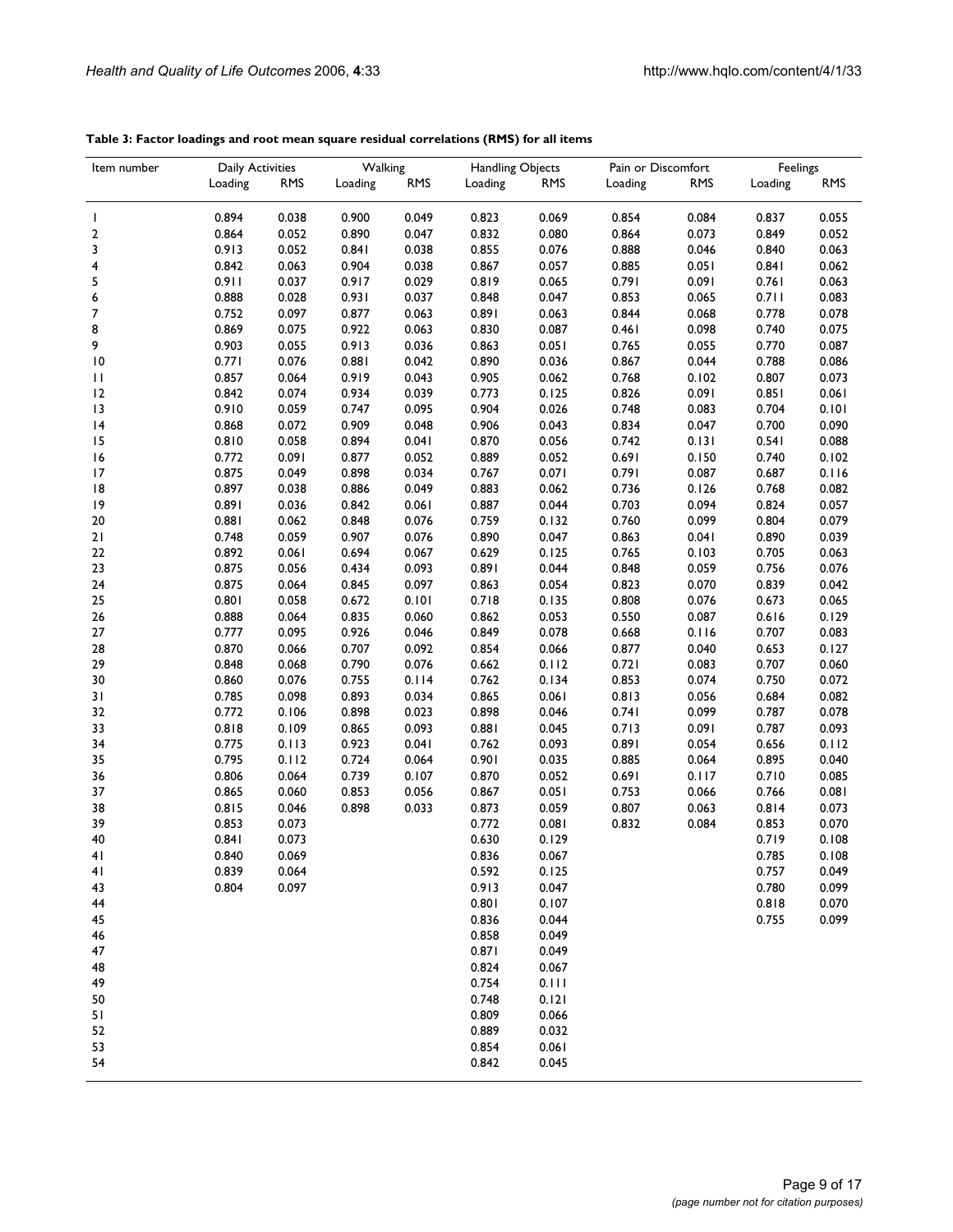| <b>Item Number</b>        | Item content                                     | Lack of fit  | DIF for sex | DIF for age    |
|---------------------------|--------------------------------------------------|--------------|-------------|----------------|
| <b>Daily Activities</b>   |                                                  |              |             |                |
| 27                        | Need for help with grooming                      |              | X           |                |
| 40                        | Difficulty traveling around the town or city     |              |             | X              |
| 41                        | Difficulty traveling between cities              |              |             | X              |
| 42                        | Difficulty traveling overseas                    |              |             | $\pmb{\times}$ |
| <b>Walking</b>            |                                                  |              |             |                |
| 3                         | Limitations in walking or climbing stairs        | X            |             |                |
| 4                         | Usual ability to walk                            | X            |             |                |
| 23                        | Difficulty moving toes                           | $\mathsf{x}$ |             |                |
| 28                        | Difficulty lifting one foot off the ground       |              | X           |                |
| 30                        | Difficulty getting in and out of bed             |              |             | X              |
| 35                        | Difficulty standing on toes                      | X            |             |                |
| 38                        | Description of ability to walk                   | $\mathsf{X}$ |             |                |
| <b>Handling Objects</b>   |                                                  |              |             |                |
| 5                         | Difficulty scratching the lower back             | X            |             |                |
| 22                        | Difficulty putting on shoes, socks, or stockings | X            |             |                |
| 24                        | Difficulty cutting fingernails                   | X            |             |                |
| 29                        | Difficulty cutting toenails                      |              |             | X              |
| 34                        | Difficulty making bed                            | $\times$     |             |                |
| 37                        | Difficulty putting a hand in a pocket            |              | X           |                |
| 38                        | Difficulty wiping mouth with a napkin            |              | $\times$    |                |
| 40                        | Difficulty picking up clothing from the floor    | X            |             |                |
| 49                        | Difficulty lifting and moving light furniture    | X            |             |                |
| <b>Pain or Discomfort</b> |                                                  |              |             |                |
| 8                         | Time free from any physical complaints           | X            |             |                |
| 19                        | Feeling perfectly healthy                        | X            |             |                |
| 26                        | Having minor pains and aches                     |              |             | $\pmb{\times}$ |
| <b>Feelings</b>           |                                                  |              |             |                |
| 8                         | Feeling tense or "high strung"                   | X            |             |                |
| 15                        | Losing temper                                    | X            |             |                |
| 19                        | Feeling calm and peaceful                        |              |             | X              |
| 29                        | Worrying about the future                        |              |             | $\times$       |
| 31                        | Having crying spells                             |              | X           |                |
| 41                        | Planning to commit suicide*                      |              |             |                |
| 44                        | Feeling totally relaxed and free of tension      | X            |             |                |
| 45                        | Feeling carefree                                 |              |             | X              |

#### **Table 4: Deleted items by domain and reason for deletion**

\*Deleted due to insufficient cell sizes

DIF = Differential item functioning

#### *Properties of final items*

The numbers of items that were retained/eliminated in each of the five domains were as follows: Daily Activities 39/4, Walking 31/7, Handling Objects 45/9, Pain or Discomfort 36/3, and Feelings 37/8. Thus, the total number of items in the final domains was 188. Unadjusted p-values from the item fit chi-square test for these items are presented in Table 5, with lower p-values indicating worse item fit. Unadjusted p-values  $\leq 0.01$  were observed for 3 items in Daily Activities, 0 in Walking and 1 in each of the remaining domains. While many items displayed statistically significant DIF, the magnitude of DIF, as measured by change in the Nagelkerke maximal rescaled R-square, was generally small (data not shown).

Descriptive statistics for the distribution of item parameters are shown in Table 6. The range of the location parameter was large compared to a standard normal distribution in all five domains, indicating that the items covered a wide range of the construct measured. The Daily Activities domain had the narrowest range (-2.24 to 0.55) and the Handling Objects domain had the widest range (- 1.70 to 2.27). Items in the Walking domain tended to have the highest slopes, although most items in all five domains had slopes greater than 1.0. The mean (median) slope ranged from 1.15 (1.07) in Feelings to 1.73 (1.75) in Walking (Table 6) (see also the Appendix [Additional file 1]).

Examples of OCCs are given in Figure 2. For each domain we show 2 items that differ in location, slope or both. For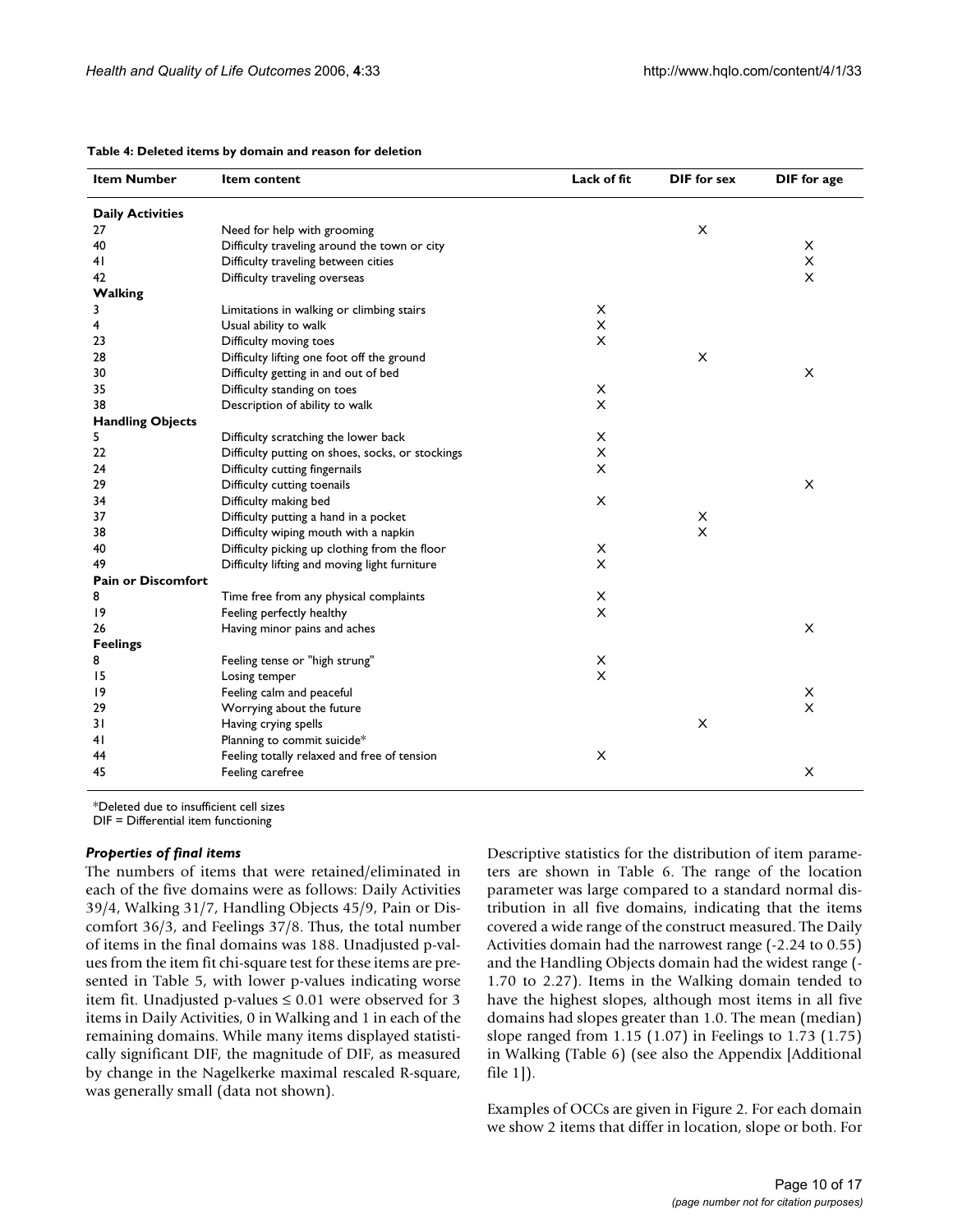| Item No.         | Daily Activities         | Walking                  | Handling Objects | Pain or Discomfort | Feelings                     |
|------------------|--------------------------|--------------------------|------------------|--------------------|------------------------------|
| T                | 0.471                    | 0.500                    | 0.063            | 0.708              | 0.029                        |
| $\boldsymbol{2}$ | 0.884                    | 0.036                    | 0.046            | 0.744              | 0.850                        |
| 3                | 0.864                    | $\blacksquare$           | 0.201            | 0.964              | 0.976                        |
| 4                | 0.398                    | $\blacksquare$           | 0.155            | 0.023              | 0.916                        |
| 5                | 0.141                    | 0.988                    | $\blacksquare$   | 0.082              | 0.034                        |
| 6                | 0.011                    | 0.832                    | 0.889            | 0.096              | 0.045                        |
| 7                | 0.698                    | 0.962                    | 0.945            | 0.888              | 0.022                        |
| 8                | 0.295                    | 0.870                    | 0.023            | $\blacksquare$     | $\blacksquare$               |
| 9                | 0.018                    | 0.945                    | 0.405            | 0.145              | 0.073                        |
| 0                | 0.197                    | 0.579                    | 0.646            | 0.806              | 0.997                        |
| П                | 0.986                    | 0.336                    | 1.000            | 0.521              | 0.023                        |
| 12               | 0.776                    | 0.990                    | 0.017            | 0.512              | 0.610                        |
| 13               | 0.998                    | 0.549                    | 0.146            | 0.235              | 0.415                        |
| 4                | 0.202                    | 0.985                    | 0.775            | 0.806              | 0.626                        |
| 15               | 0.713                    | 0.125                    | 0.253            | 0.190              | $\blacksquare$               |
| 16               | 0.566                    | 0.831                    | 1.000            | 1.000              | 0.397                        |
| 17               | 0.549                    | 0.560                    | 0.125            | 0.111              | 0.465                        |
| 8                | 0.534                    | 0.447                    | 0.582            | 0.995              | 0.120                        |
| 9                | 0.204                    | 0.697                    | 1.000            | $\blacksquare$     | $\blacksquare$               |
| 20               | 0.509                    | 0.039                    | 0.096            | 0.027              | 0.804                        |
| 21               | 0.842                    | 0.808                    | 0.488            | 0.266              | 0.057                        |
| 22               | 0.121                    | 0.898                    | $\blacksquare$   | 0.579              | 0.025                        |
| 23               | 0.696                    | $\overline{\phantom{a}}$ | 1.000            | 0.057              | 0.108                        |
| 24               | $0.002*$                 | 0.458                    | $\blacksquare$   | 0.353              | 0.989                        |
| 25               | 0.513                    | 0.045                    | 0.011            | $0.005*$           | 0.330                        |
| 26               | $0.001*$                 | 0.364                    | 0.992            | $\blacksquare$     | 0.018                        |
| 27               | ä,                       | 0.752                    | 0.329            | 0.880              | 0.316                        |
| 28               | $0.006*$                 | $\blacksquare$           | 0.732            | 0.310              | 0.420                        |
| 29               | 0.366                    | 0.100                    | $\blacksquare$   | 0.145              | $\blacksquare$               |
| 30               | 0.723                    | $\blacksquare$           | $0.009*$         | 0.377              | 0.244                        |
| 31               | 0.741                    | 0.234                    | 0.513            | 0.115              | $\blacksquare$               |
| 32               | 0.977                    | 0.330                    | 0.152            | 0.097              | 0.044                        |
| 33               | 0.010                    | 0.999                    | 0.239            | 0.259              | 0.890                        |
| 34               | 0.207                    | 0.511                    | $\blacksquare$   | 0.058              | 0.663                        |
| 35               | 0.997                    | $\blacksquare$           | 0.275            | 0.356              | 0.676                        |
| 36               | 0.140                    | 0.658                    | 0.887            | 0.731              | 0.331                        |
| 37               | 0.751                    | 0.198                    | $\blacksquare$   | 0.021              | 0.211                        |
| 38               | 0.466                    | $\blacksquare$           | $\blacksquare$   | 0.887              | 0.061                        |
| 39               | 0.689                    |                          | 0.680            | 0.070              | 1.000                        |
| 40               |                          |                          | $\blacksquare$   |                    | 0.976                        |
| 41               | $\overline{\phantom{a}}$ |                          | 0.414            |                    | $\qquad \qquad \blacksquare$ |
| 42               | $\blacksquare$           |                          | 0.054            |                    | $0.002*$                     |
| 43               | 0.040                    |                          | 1.000            |                    | 0.119                        |
| 44               |                          |                          | 0.233            |                    | ÷.                           |
| 45               |                          |                          | 0.494            |                    |                              |
| 46               |                          |                          | 0.246            |                    |                              |
| 47               |                          |                          | 0.068            |                    |                              |
| 48               |                          |                          | 0.938            |                    |                              |
| 49               |                          |                          | $\omega_{\rm c}$ |                    |                              |
| 50               |                          |                          | 0.173            |                    |                              |
| 51               |                          |                          | 0.479            |                    |                              |
| 52               |                          |                          | 0.995            |                    |                              |
| 53               |                          |                          | 0.846            |                    |                              |
| 54               |                          |                          | 0.988            |                    |                              |
|                  |                          |                          |                  |                    |                              |

### **Table 5: Unadjusted p-values from item fit chi-square tests by domain**

A dash indicates that the item has been deleted. P-values  $\leq 0.01$  are marked by an asterisk.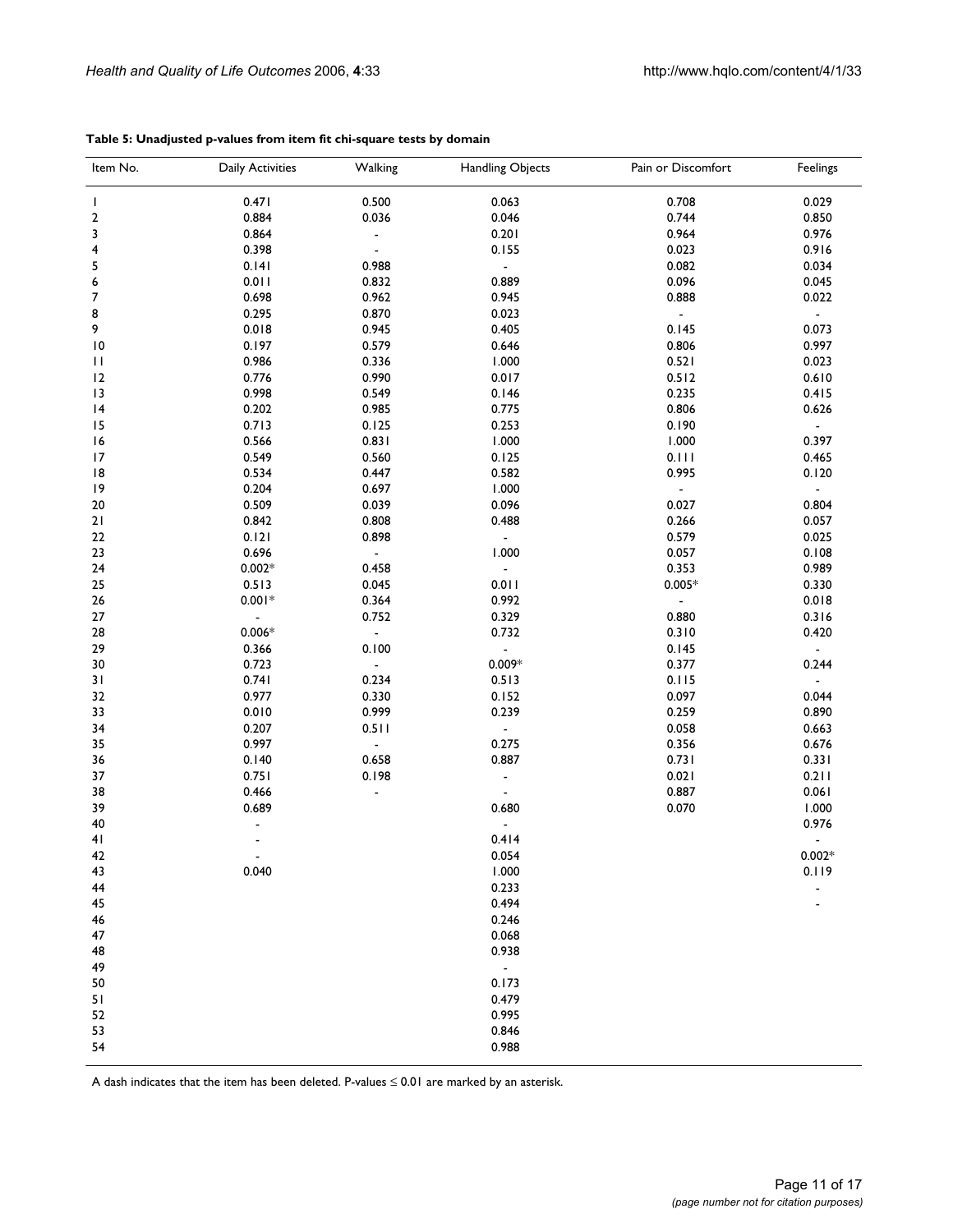| <b>Statistic</b> | Daily Activities |       | Walking  |       | <b>Handling Objects</b> |       | Pain or Discomfort |       | Feelings |       |
|------------------|------------------|-------|----------|-------|-------------------------|-------|--------------------|-------|----------|-------|
|                  | Location         | Slope | Location | Slope | Location                | Slope | Location           | Slope | Location | Slope |
| Mean             | $-0.664$         | 1.610 | $-0.097$ | 1.729 | $-0.774$                | 1.354 | $-0.497$           | 1.294 | $-0.573$ | 1.154 |
| SD               | 0.805            | 0.463 | 0.859    | 0.550 | 0.897                   | 0.409 | 0.834              | 0.544 | 0.819    | 0.390 |
| Min.             | $-2.237$         | 0.970 | $-1.274$ | 0.611 | $-1.698$                | 0.662 | $-1.896$           | 0.649 | $-2.349$ | 0.560 |
| 25%              | $-1.434$         | 1.264 | $-0.708$ | 1.346 | $-1.341$                | 1.036 | $-1.169$           | 0.859 | $-1.186$ | 0.863 |
| Median           | $-0.511$         | l.466 | $-0.380$ | 1.747 | $-1.180$                | 1.278 | $-0.352$           | 1.102 | $-0.639$ | 1.071 |
| 75%              | 0.014            | .947  | 0.456    | 2.145 | $-0.451$                | 1.707 | 0.071              | .627  | 0.211    | A34   |
| Max.             | 0.546            | 3.156 | 1.958    | 2.695 | 2.272                   | 2.104 | 1.637              | 2.546 | 1.011    | .989  |

**Table 6: Descriptive statistics for the location and slope parameters for the final items**

example, the OCCs for Item 23 in Handling Objects (difficulty brushing teeth) are shifted to the left, with the probability of selecting option 1 (no difficulty) reaching almost 100% for estimated trait scores greater than 0. The OCCs are fairly steep, consistent with a relatively high slope for this item. The item provides information for lower levels of health in the Handling Objects domain. By contrast, Item 50 (difficulty lifting and moving heavy furniture) is more informative at the higher end of the trait spectrum where item 23 is virtually non-informative. The OCCs for this item are less steep and the slope is lower.

Finally, overall test (domain) information functions, describing the amount of psychometric information for each domain according to trait level, are shown in Figure 3. As one would expect, the curves are mound-shaped, indicating that information is not evenly distributed. Also, the curves are shifted slightly to the left, towards lower levels of health, especially for Handling Objects. Nevertheless, these curves show that information is available for a wide range of functional levels in each domain. Since information is related to discrimination, the domain-specific scores should be able to discriminate between different levels of HRQL among relatively healthy people as well as among those with severe health problems.

# **Discussion**

This article describes the development of item banks for five domains of HRQL relevant to arthritis and related conditions. The items were pre-tested and revised before the calibration study. Both conceptually and factor analytically the domains were unidimensional. The items were calibrated on a large sample of people with arthritis. We dropped 31 out of 219 items, either because of lack of fit, substantial DIF in relation to sex or age, or because of an extremely skewed distribution (one item). The final item banks are comprised of 31 – 45 items and appear appropriate for the application of computerized adaptive testing (CAT) though additional analyses will be required to evaluate their performance under CAT conditions.

Although the principles of item banking are fairly well established in the context of educational testing [39], their application to health assessment is a relatively new area of research. For valid application of IRT, the items should measure a single concept, fit the chosen IRT model, and not function differently across groups [39]. However, there is no consensus on the best methods and criteria for assessing dimensionality, model fit, and DIF. Furthermore, while dropping items that do not meet strict IRT criteria should improve validity of the scores, it may also reduce information, especially for extreme levels of the trait.

Unidimensionality can be assessed both statistically and conceptually. In all our domains, items with RMS residual correlations ≥0.1 tended to be very easy or very difficult. For example, Item 16 in Pain or Discomfort, which had the highest RMS residual correlation, asked how often pain prevented use of the toilet. Our analyses suggest that any additional "dimensions" in factor analysis were likely a statistical artifact related to item location rather than item content, a phenomenon well known in the literature [34,40]. Conceptually, Daily Activities could be considered a multi-dimensional domain, as it addresses limitations in self-care, work, recreation, and social activities. However, in our sample of persons with arthritis, all items in this domain loaded highly on a single factor and the scree plot was unidimensional. The Handling Objects domain has items assessing hand function as well as arm and upper body function. Interestingly, several misfitting items in this domain asked about activities typically affected by back problems, for example, putting on shoes, making bed, or picking up clothing from the floor.

In the Feelings domain, we included items assessing both depression and anxiety. While a mixture of depression and anxiety items is not uncommon in scales measuring emotional function [15,41,42], separate scales for these two related concepts have been developed [43-45]. Two of the items that were dropped due to lack of fit assessed anxiety (feeling tense and feeling totally relaxed). Additional anxiety items were dropped because of DIF. Thus the final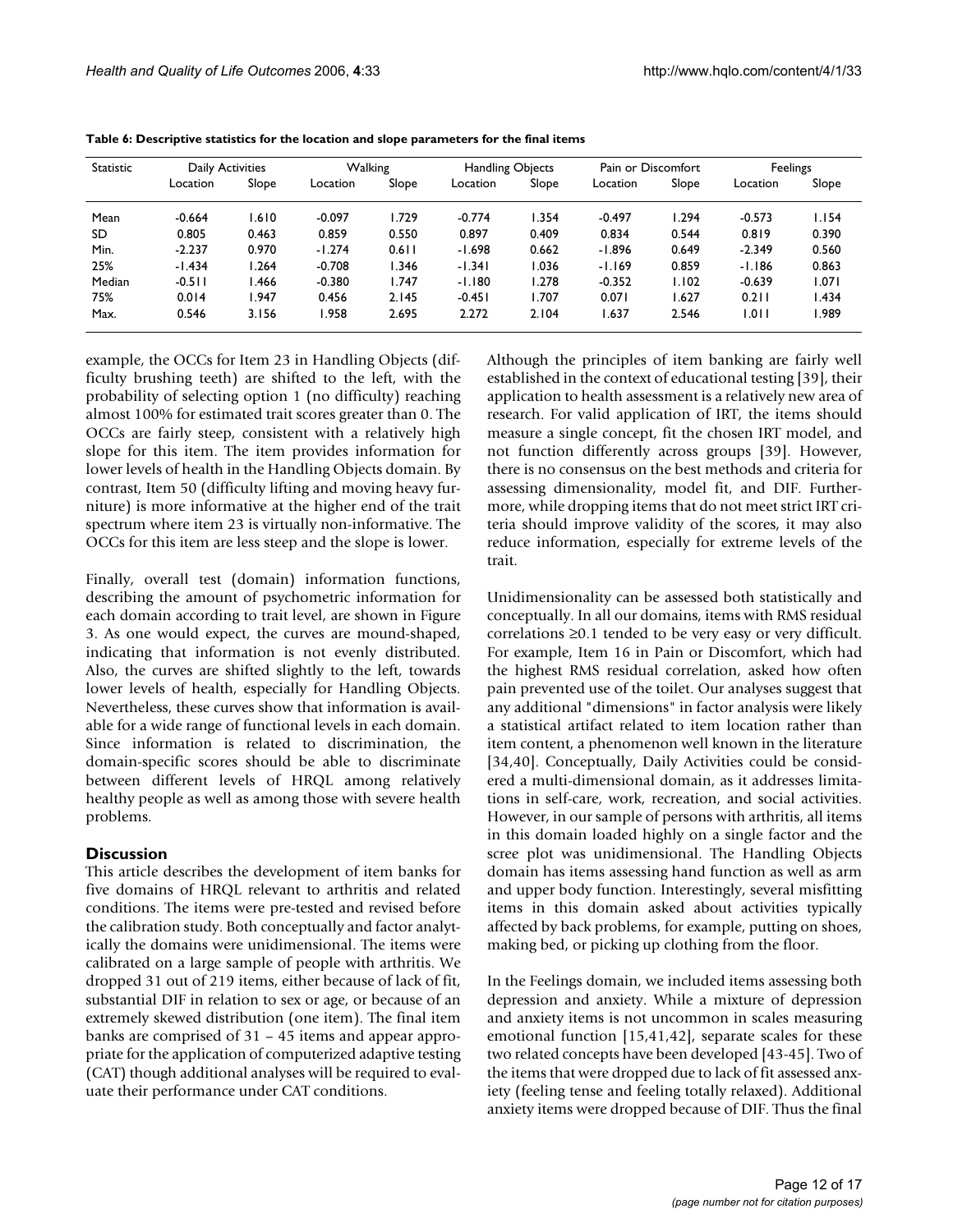

# **Figure 2**

**Examples of option characteristic curves (2 items per domain)**. a) Daily Activities: Item 29 (bathing). b) Daily Activities: Item 37 (heavy chores). b) Walking: Item 11 (walking 20 yards). d) Walking: Item 18 (on feet for 4 hours). e) Handling Objects: Item 23 (brushing teeth). f) Handling Objects: Item 50 (heavy furniture). g) Pain or Discomfort: Item 18 (grooming). h) Pain or Discomfort: Item 4 (normal work). i) Feelings: Item 33 (complete failure). j) Feelings: Item 26 (elated or overjoyed).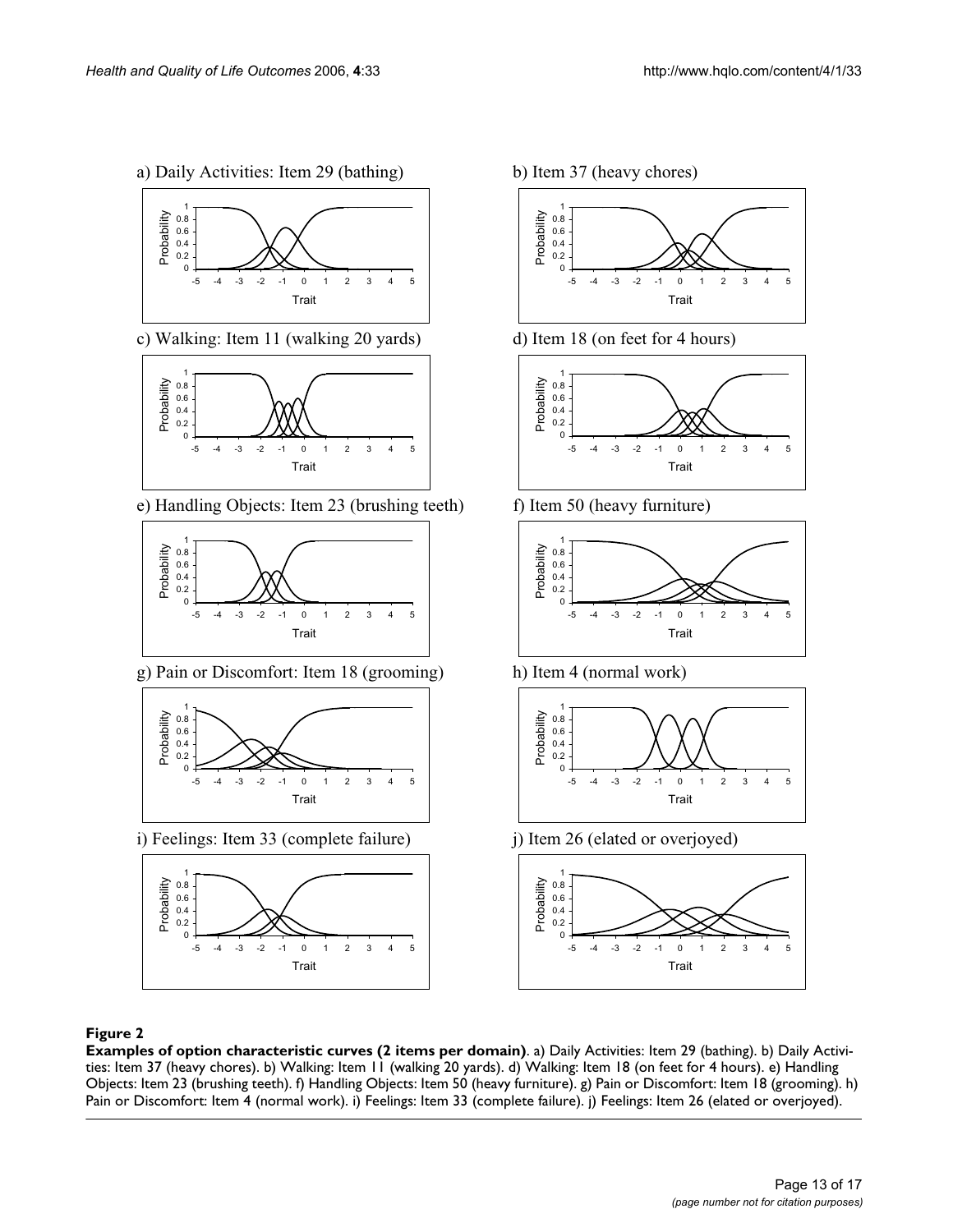

Figure 3 **Test information functions for the five domains of HRQL**. a) Daily Activities. b) Walking. c) Handling Objects. d) Pain or Discomfort. e) Feelings.

domain is more strongly oriented toward depression than anxiety.

The question how to best assess item fit for polytomous IRT models is not yet resolved [6,46]. Graphical methods have been advocated in addition to formal statistical tests [47]. It has also been demonstrated that minor deviations from a perfect fit have very little effect on the scores [48]. In our study, there was generally good agreement between the plots and the chi-square test of fit; apparent discrepancies were usually related to small samples in certain intervals of the trait. Because we performed multiple tests, some very low p-values would be expected by chance. Some authors have used a p-value > 0.01 as a cut-off for acceptable item fit [5]. Our correction for multiple comparisons led to 6 items with unadjusted p-values  $\leq 0.01$ being retained. We believe this is acceptable, especially in a study with a large sample size such as this one. The level of misfit for any item in the final domains seems small and most likely has little effect on the scores.

Various approaches have been employed to measuring DIF and treating items that display significant or substantial DIF. We considered DIF to be important if it was both statistically significant and substantial, as suggested in the literature [5,6]. We assessed DIF with regard to age and sex, as these two variables are fundamental to almost any analysis of HRQL. Had we studied DIF for other variables, for example, education, income, ethnicity, type of arthritis, or co-morbidity, we would have undoubtedly found more items that functioned differentially. While DIF is sometimes considered a form of bias and indicates that responses to an item are systematically affected by factors other than the trait being measured, few items are totally free from such influences [34]. More research is needed on the effect of DIF on the validity of the scores and the most appropriate treatment of items that display DIF [49].

Some authors have used item discrimination as an additional criterion in item selection [6]. In our data, very difficult and very easy items tended to have low slopes and relatively flat information curves. However, such items were informative for extremely high or low levels of function and helped minimize floor and ceiling effects.

It has been suggested that an ideal item bank should have a "rectangular" distribution of the location parameter [[39], p.42]. Our initial distribution of location in all domains was mound-shaped and, to a varying degree, skewed and/or irregular, with areas of high and low density. A series of preliminary analyses revealed that in order to achieve a flat distribution, we would have to sacrifice a large number of items, including some highly informative and conceptually relevant items. A rectangular distribution may be achievable when one has a very large number of items to choose from at all levels of HRQL. In health assessment, such item pools are not available at this time. Besides, a rectangular distribution may be more important for dichotomous items than ordered categorical items used in this study.

#### **Conclusion**

The main reason for developing item banks is to apply CAT. Advantages of this technology in terms of bias, especially for high and low levels of the trait measured (reduced floor/ceiling effects), and efficiency (increased information per item), have been demonstrated both theoretically and empirically [34]. Thus, when a questionnaire is administered on a computer and a validated item bank is available, there seems to be little justification for using a conventional "fixed" questionnaire with similar items. Nevertheless, it may not be easy to convince the users of HRQL instruments to abandon well-established conventional measures. In arthritis, instruments such as the Health Assessment Questionnaire (HAQ) [50], Arthritis Impact Measurement Scales (AIMS) [42] or Western Ontario and McMaster Index (WOMAC) [51] have a long history of applications. Clinicians and researchers are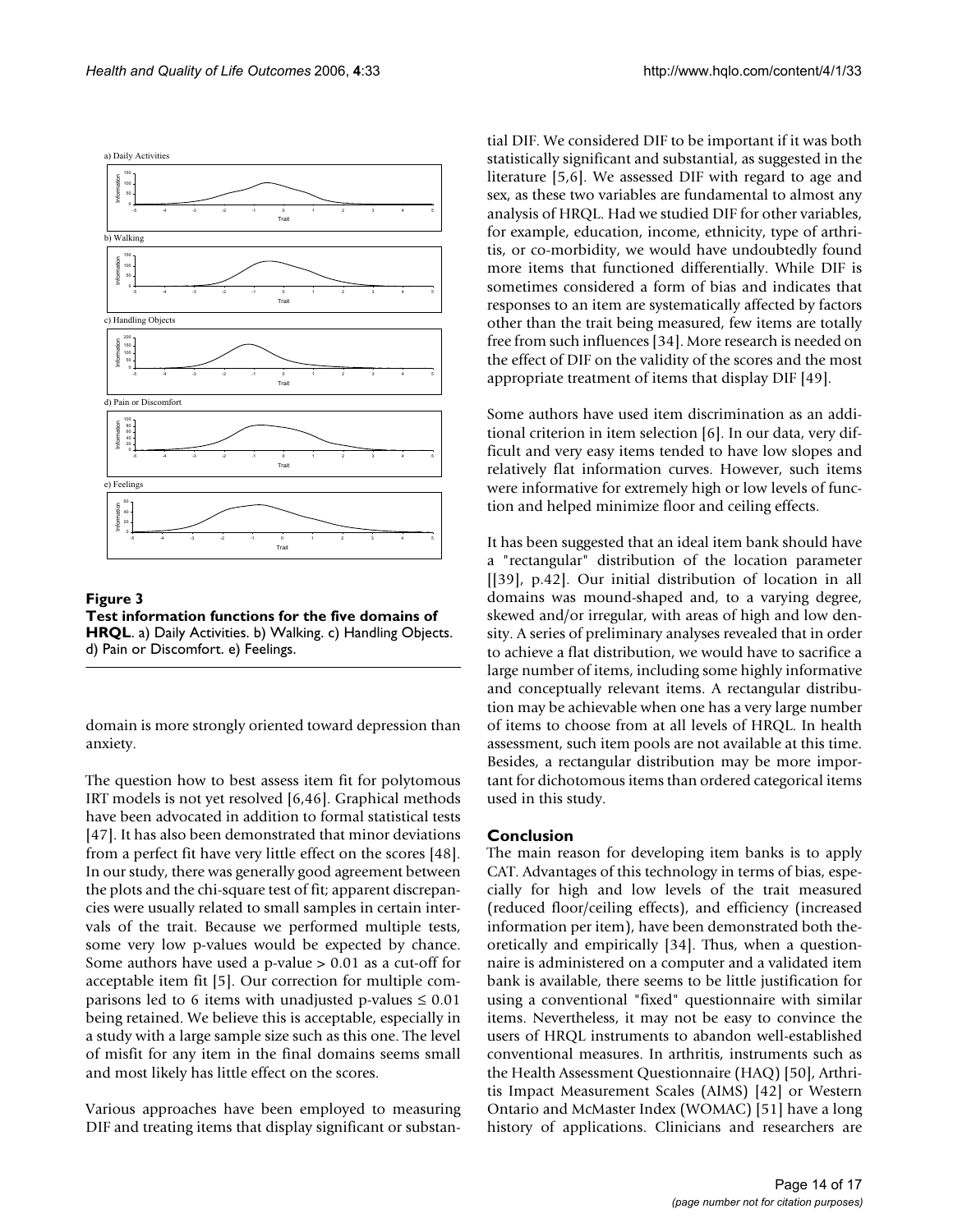familiar with those instruments and feel comfortable with their content. Also, the user can relatively easily calculate the scores. With adaptive testing the user does not see all the questions in the item bank and must rely, for both questionnaire administration and scoring, on a complex computer program provided by the item bank developer. For these reasons, it seems that CAT is unlikely to completely replace conventional assessments of HRQL in the foreseeable future [52]. Wider use of the adaptive measurement system we have developed will be facilitated by a demonstration of superior psychometric properties, such as validity, reliability and responsiveness, as well as superior measurement efficiency, in head-to-head comparisons with conventional instruments.

# **Competing interests**

The author(s) declare that they have no competing interests.

# **Authors' contributions**

JAK conceived the study, supervised data collection and analysis, and led the drafting of the manuscript. ECS performed data analyses and drafted parts of the manuscript. AMD co-designed the study and participated in drafting the manuscript. EMB co-designed the study and participated in drafting the manuscript. MA helped to design the study and draft the manuscript. LS coordinated the study, collected the data, and drafted parts of the manuscript. JIW participated in designing the study and helped to draft the manuscript. AHA helped to design parts of the study and draft the manuscript. JME provided general support for this research, oversaw its clinical aspects, and participated in drafting the manuscript.

# **Additional material**

# **Additional File 1**

*Kopec additional. Appendix: Abbreviated content, location, and slope parameters of the items in the five domains of HRQL. The items are ordered by location parameter; item numbers relate to order in the original questionnaire. Missing location and slope parameters indicate deleted items.*

Click here for file

[\[http://www.biomedcentral.com/content/supplementary/1477-](http://www.biomedcentral.com/content/supplementary/1477-7525-4-33-S1.doc) 7525-4-33-S1.doc]

# **Acknowledgements**

This research was supported by a grant from the Canadian Arthritis Network (CAN). JA Kopec is a Michael Smith Foundation for Health Research Senior Scholar. EC Sayre and L Sherlock were supported by the research grant from CAN. AM Davis held an Investigator Award from the Canadian Institutes of Health Research. LM Badley is a Professor at the University of Toronto. JI Williams was Vice-President Research at the Toronto Rehabilitation Institute. EM Abrahamowicz is a James McGill Professor at McGill University. AH Anis and JM Esdaile are Professors at the University of British Columbia. We thank Drs. D. Garbuz, N. Greidanus and A. Chalmers for assistance in obtaining access to their patients. The funding agency (CAN) played no role in the design of the study, collection, analysis, and interpretation of data, writing of the manuscript, or decision to submit the manuscript for publication.

#### **References**

- 1. McHorney CA: **Generic health measurement: past accomplishments and a measurement paradigm for the 21st century.** *Ann Intern Med* 1997, **15:**743-750.
- 2. Hays RD, Morales LS, Reise SP: **Item response theory and health outcomes measurement in the 21st century.** *Med Care* 2000:II28-42.
- 3. Fries JF, Bruce B, Cella D: **[The promise of PROMIS: using item](http://www.ncbi.nlm.nih.gov/entrez/query.fcgi?cmd=Retrieve&db=PubMed&dopt=Abstract&list_uids=16273785) [response theory to improve assessment of patient-reported](http://www.ncbi.nlm.nih.gov/entrez/query.fcgi?cmd=Retrieve&db=PubMed&dopt=Abstract&list_uids=16273785) [outcomes.](http://www.ncbi.nlm.nih.gov/entrez/query.fcgi?cmd=Retrieve&db=PubMed&dopt=Abstract&list_uids=16273785)** *Clin Exp Rheumatol* 2005, **23:**S53-57.
- 4. Ware JE Jr, Kosinski M, Bjorner JB, Bayliss MS, Batenhorst A, Dahlof CG, Tepper S, Dowson A: **[Applications of computerized adap](http://www.ncbi.nlm.nih.gov/entrez/query.fcgi?cmd=Retrieve&db=PubMed&dopt=Abstract&list_uids=14651413)[tive testing \(CAT\) to the assessment of headache impact.](http://www.ncbi.nlm.nih.gov/entrez/query.fcgi?cmd=Retrieve&db=PubMed&dopt=Abstract&list_uids=14651413)** *Qual Life Res* 2003, **12:**935-952.
- 5. Bjorner JB, Kosinski M, Ware JE Jr: **[Calibration of an item pool for](http://www.ncbi.nlm.nih.gov/entrez/query.fcgi?cmd=Retrieve&db=PubMed&dopt=Abstract&list_uids=14651412) [assessing the burden of headaches: an application of item](http://www.ncbi.nlm.nih.gov/entrez/query.fcgi?cmd=Retrieve&db=PubMed&dopt=Abstract&list_uids=14651412) [response theory to the headache impact test \(HIT\).](http://www.ncbi.nlm.nih.gov/entrez/query.fcgi?cmd=Retrieve&db=PubMed&dopt=Abstract&list_uids=14651412)** *Qual Life Res* 2003, **12:**913-933.
- 6. Fliege H, Becker J, Walter OB, Bjorner JB, Klapp BF, Rose M: **[Devel](http://www.ncbi.nlm.nih.gov/entrez/query.fcgi?cmd=Retrieve&db=PubMed&dopt=Abstract&list_uids=16328907)[opment of a Computer-adaptive Test for Depression \(D-](http://www.ncbi.nlm.nih.gov/entrez/query.fcgi?cmd=Retrieve&db=PubMed&dopt=Abstract&list_uids=16328907)[CAT\).](http://www.ncbi.nlm.nih.gov/entrez/query.fcgi?cmd=Retrieve&db=PubMed&dopt=Abstract&list_uids=16328907)** *Qual Life Res* 2005, **14:**2277-2291.
- 7. Becker J, Walter OB, Fliege H, Bjorner JB, Kocalevent RD, Klapp BF, Rose M: **Validating the German computerized adaptive test for anxiety [abstract].** *Qual Life Res* 2004, **13:**1515.
- 8. Kocalevent RD, Walter OB, Becker J, Fliege H, Klapp BF, Bjorner JB, Rose M: **Perceived stress – measured by a computerized adaptive test (STRESS-CAT) [abstract].** *Qual Life Res* 2004, **13:**1515.
- 9. Lai JS, Cella D, Dineen K, Bode R, Von Roenn J, Gershon RC, Shevrin D: **[An item bank was created to improve the measurement](http://www.ncbi.nlm.nih.gov/entrez/query.fcgi?cmd=Retrieve&db=PubMed&dopt=Abstract&list_uids=15680754) [of cancer-related fatigue.](http://www.ncbi.nlm.nih.gov/entrez/query.fcgi?cmd=Retrieve&db=PubMed&dopt=Abstract&list_uids=15680754)** *J Clin Epidemiol* 2005, **58:**190-197.
- 10. Lai JS, Dineen K, Reeve BB, Von Roenn J, Shervin D, McGuire M, Bode RK, Paice J, Cella D: **[An item response theory-based pain item](http://www.ncbi.nlm.nih.gov/entrez/query.fcgi?cmd=Retrieve&db=PubMed&dopt=Abstract&list_uids=16183012) [bank can enhance measurement precision.](http://www.ncbi.nlm.nih.gov/entrez/query.fcgi?cmd=Retrieve&db=PubMed&dopt=Abstract&list_uids=16183012)** *J Pain Symptom Manage* 2005, **30:**278-288.
- 11. Bode RK, Lai JS, Dineen K, Heinemann AW, Shevrin D, Von Roenn J, Cella D: **[Expansion of a physical function item bank and devel](http://www.ncbi.nlm.nih.gov/entrez/query.fcgi?cmd=Retrieve&db=PubMed&dopt=Abstract&list_uids=16385148)[opment of an abbreviated form for clinical research.](http://www.ncbi.nlm.nih.gov/entrez/query.fcgi?cmd=Retrieve&db=PubMed&dopt=Abstract&list_uids=16385148)** *J Appl Meas* 2006, **7:**1-15.
- 12. **Preamble to the Constitution of the World Health Organization as adopted by the International Health Conference, New York, 19–22 June, 1946; signed on 22 July 1946 by the representatives of 61 States (Official Records of the World Health Organization, no. 2, p. 100) and entered into force on 7 April 1948.** .
- 13. Ware JE: **[The status of health assessment.](http://www.ncbi.nlm.nih.gov/entrez/query.fcgi?cmd=Retrieve&db=PubMed&dopt=Abstract&list_uids=7639876)** *Annu Rev Public Health* 1995, **16:**327-354.
- 14. Cella DF: **[Quality of life: concepts and definition.](http://www.ncbi.nlm.nih.gov/entrez/query.fcgi?cmd=Retrieve&db=PubMed&dopt=Abstract&list_uids=8014530)** *J Pain Symptom Manage* 1994, **9:**186-192.
- 15. Ware JE, Sherbourne CD: **[The MOS 36-item Short-Form](http://www.ncbi.nlm.nih.gov/entrez/query.fcgi?cmd=Retrieve&db=PubMed&dopt=Abstract&list_uids=1593914) [Health Survey \(SF-36\).](http://www.ncbi.nlm.nih.gov/entrez/query.fcgi?cmd=Retrieve&db=PubMed&dopt=Abstract&list_uids=1593914)** *Med Care* 1992, **30:**473-483.
- 16. Furlong WJ, Feeny DH, Torrance GW, Barr RD: **[The Health Utili](http://www.ncbi.nlm.nih.gov/entrez/query.fcgi?cmd=Retrieve&db=PubMed&dopt=Abstract&list_uids=11491197)[ties Index \(HUI\) system for assessing health-related quality](http://www.ncbi.nlm.nih.gov/entrez/query.fcgi?cmd=Retrieve&db=PubMed&dopt=Abstract&list_uids=11491197) [of life in clinical studies.](http://www.ncbi.nlm.nih.gov/entrez/query.fcgi?cmd=Retrieve&db=PubMed&dopt=Abstract&list_uids=11491197)** *Ann Med* 2001, **33:**375-384.
- 17. EQ-5D The EuroQol Group: **[EuroQol a new facility for the](http://www.ncbi.nlm.nih.gov/entrez/query.fcgi?cmd=Retrieve&db=PubMed&dopt=Abstract&list_uids=10109801) [measurement of health-related quality of life.](http://www.ncbi.nlm.nih.gov/entrez/query.fcgi?cmd=Retrieve&db=PubMed&dopt=Abstract&list_uids=10109801)** *Health Policy* 1990, **16:**199-208.
- 18. Ustun TB, Chatterji S, Bickenbach J, Kostanjsek N, Schneider M: **[The](http://www.ncbi.nlm.nih.gov/entrez/query.fcgi?cmd=Retrieve&db=PubMed&dopt=Abstract&list_uids=12959329) [International Classification of Functioning, Disability and](http://www.ncbi.nlm.nih.gov/entrez/query.fcgi?cmd=Retrieve&db=PubMed&dopt=Abstract&list_uids=12959329) Health: a new tool for understanding disability and health.** *Disabil Rehabil* 2003, **25:**565-571.
- 19. World Health Organization: **The International Classification of Functioning, Disability and Health.** [\[http://www3.who.int/icf/](http://www3.who.int/icf/icftemplate.cfm) [icftemplate.cfm](http://www3.who.int/icf/icftemplate.cfm)]. Accessed on May 9, 2006
- 20. Spilker B, Molinek FR Jr, Johnston KA, Simpson RL Jr, Tilson HH: **[Quality of life bibliography and indexes.](http://www.ncbi.nlm.nih.gov/entrez/query.fcgi?cmd=Retrieve&db=PubMed&dopt=Abstract&list_uids=2246942)** *Med Care* 1990, **28(12 Suppl):**DS1-77.
- 21. Spilker B, Ed: *Quality of Life and Pharmacoeconomics in Clinical Trials* Edited by: 2. New York: Lippincott-Raven; 1996.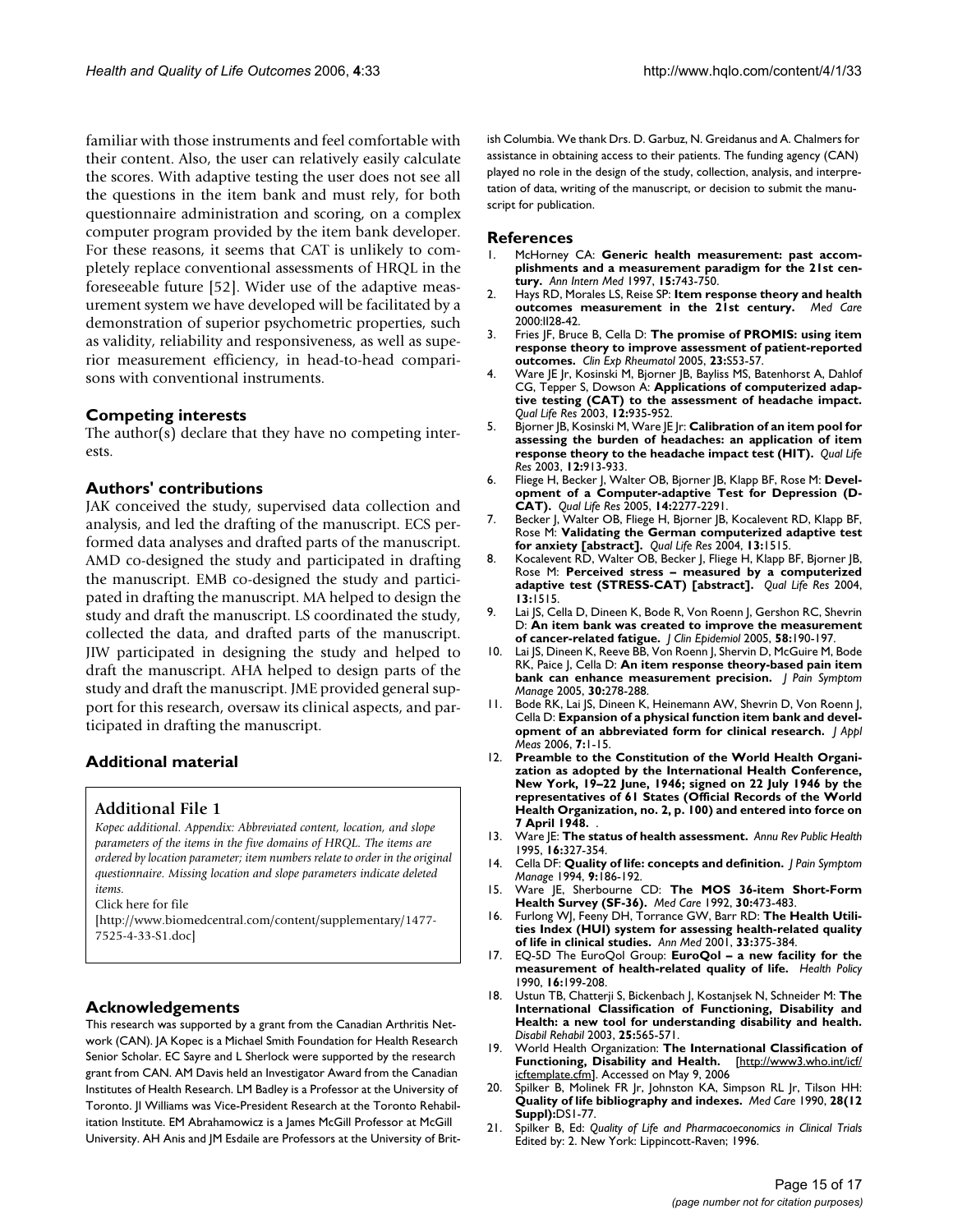- 22. MacDowell I, Newell C: *Measuring Health: a guide to rating scales and questionnaires* 2nd edition. N York: Oxford University Press; 1996.
- 23. Bowling A: *Measuring disease: a review of disease-specific quality of life measurement scales* Philadelphia: Open University Press; 1995.
- 24. Mason JH, Anderson JJ, Meenan RF: [A model of health status for](http://www.ncbi.nlm.nih.gov/entrez/query.fcgi?cmd=Retrieve&db=PubMed&dopt=Abstract&list_uids=3382446) **[rheumatoid arthritis. A factor analysis of the Arthritis](http://www.ncbi.nlm.nih.gov/entrez/query.fcgi?cmd=Retrieve&db=PubMed&dopt=Abstract&list_uids=3382446) [Impact Measurement Scales.](http://www.ncbi.nlm.nih.gov/entrez/query.fcgi?cmd=Retrieve&db=PubMed&dopt=Abstract&list_uids=3382446)** *Arthritis Rheum* 1988, **31:**714-720.
- 25. Streiner DL, Norman GR: *Health Measurement Scales. A Practical Guide to Their Development and Use* Edited by: 2. Oxford: Oxford University Press; 1995.
- 26. Nunnally JC, Bernstein IH: **Elements of statistical description and estimation.** In *Psychometric Theory* 3rd edition. Edited by: Nunnally JC, Bernstein IH. New York: McGraw-Hill; 1994:127.
- 27. Cattell RB: **The screen test for the number of factors.** *Multivariate Behav Res* 1966, **1:**629-637.
- 28. Tabachnick DG, Fidell LS: *Using multivariate statistics* 3rd edition. New York, New York: Harper Collins; 1996.
- 29. Rasch G: *Probabilistic Models for Some Intelligence and Attainment Tests* Denmark; 1960, University of Chicago Press; 1980.
- 30. Muraki E: **A Generalized Partial Credit Model.** In *Handbook of Modern Item Response Theory* Edited by: van der Linden WJ, Hambleton RK. New York: Springer; 1996:153-164.
- 31. Ramsay JO: *Testgraf. A Program for the Graphical Analysis of Multiple Choice Test and Questionnaire Data* McGill University, Montreal, Canada; 1995.
- 32. Muraki E, Bock RD: *Parscale: IRT based test scoring and item analysis for graded open-ended exercises and performance tasks* Chicago: Scientific Software Int; 1993.
- 33. Muraki E: **A Generalized Partial Credit Model: application of an EM algorithm.** *Appl Psych Meas* 1992, **16:**159-176.
- 34. Embretson S, Reise SP: *Item Response Theory for Psychologists* Mahwah, NJ: Lawrence Erlbaum Associates; 2000.
- 35. Ryan TA: **[Multiple comparisons in psychological research.](http://www.ncbi.nlm.nih.gov/entrez/query.fcgi?cmd=Retrieve&db=PubMed&dopt=Abstract&list_uids=13623958)** *Psychol Bull* 1959, **56:**26-47.
- 36. Kelderman H, Macready GB: **The use of loglinear models for assessing differential item functioning across manifest and latent examinee groups.** *J Ed Meas* 1990, **27:**307-327.
- 37. Swaminathan H, Rogers HJ: **Detecting differential item functioning using logistic regression procedures.** *J Ed Meas* 1990, **27:**361-370.
- 38. Nagelkerke NJD: **Miscellanea. A note on a general definition of the coefficient of determination.** *Biometrika* 1991, **78:**691-692.
- 39. Wainer H: *Computerized Adaptive Testing: A primer* Hillsdale, NJ: Lawrence Erlbaum Associates; 1990.
- 40. Caroll JB: **The effect of difficulty and chance success on correlations between items or between tests.** *Psychometrika* 1945, **10:**1-19.
- 41. Cella DF, Tulsky DS, Gray G, Sarafian B, Linn E, Bonomi A, Silberman M, Yellen SB, Winicour P, Brannon J, Eckberg K, Lloyd S, Purl S, Blendowski C, Goodman M, Barnicle M, Stewart I, McHale M, Bonomi P, Kaplan E, Taylor S IV, Thomas CR, Harris J: **[The functional assess](http://www.ncbi.nlm.nih.gov/entrez/query.fcgi?cmd=Retrieve&db=PubMed&dopt=Abstract&list_uids=8445433)[ment of Cancer Therapy Scale: development and validation](http://www.ncbi.nlm.nih.gov/entrez/query.fcgi?cmd=Retrieve&db=PubMed&dopt=Abstract&list_uids=8445433) [of the general measure.](http://www.ncbi.nlm.nih.gov/entrez/query.fcgi?cmd=Retrieve&db=PubMed&dopt=Abstract&list_uids=8445433)** *J Clin Oncol* 1993, **11:**570-579.
- 42. Meenan RF, Gertman PM, Mason JH: **[Measuring health status in](http://www.ncbi.nlm.nih.gov/entrez/query.fcgi?cmd=Retrieve&db=PubMed&dopt=Abstract&list_uids=7362665) [arthritis. The Arthritis Impact Measurement Scales.](http://www.ncbi.nlm.nih.gov/entrez/query.fcgi?cmd=Retrieve&db=PubMed&dopt=Abstract&list_uids=7362665)** *Arthritis Rheum* 1980, **23:**146-152.
- 43. Radloff LS: **The CES-D scale: a self-report depression scale for research in the general population.** *Appl Psych Meas* 1977, **1:**385-401.
- 44. Bieling PJ, Antony MM, Swinson RP: **[The State-Trait Anxiety](http://www.ncbi.nlm.nih.gov/entrez/query.fcgi?cmd=Retrieve&db=PubMed&dopt=Abstract&list_uids=9682533) [Inventory, Trait version: structure and content re-exam](http://www.ncbi.nlm.nih.gov/entrez/query.fcgi?cmd=Retrieve&db=PubMed&dopt=Abstract&list_uids=9682533)[ined.](http://www.ncbi.nlm.nih.gov/entrez/query.fcgi?cmd=Retrieve&db=PubMed&dopt=Abstract&list_uids=9682533)** *Behav Res Ther* 1998, **36:**777-788.
- 45. Zigmond AS, Snaith RP: **[The hospital anxiety and depression](http://www.ncbi.nlm.nih.gov/entrez/query.fcgi?cmd=Retrieve&db=PubMed&dopt=Abstract&list_uids=6880820) [scale.](http://www.ncbi.nlm.nih.gov/entrez/query.fcgi?cmd=Retrieve&db=PubMed&dopt=Abstract&list_uids=6880820)** *Acta Psychiatrica Scandinavica* 1983, **67:**361-370.
- 46. Hattie JA: **Methodology review: assessing unidimensionality of tests and items.** *Appl Psych Meas* 1985, **9:**139-164.
- 47. Drasgow F, Levine MV, Tsien S, Williams BA, Mead AD: **Fitting polytomous item response theory models to multiple-choice tests.** *Appl Psych Meas* 1995, **19:**143-165.
- 48. Tay-Lim BSH, Zhang J, Davis S, Tang C: **The impact of item treatments on NEAP reporting scale scores.** *Paper presented at the Annual Meeting of National Council on Measurement in Education (NCME), Chicago* . April 22–24 2003
- 49. Crane PK, van Belle G, Larson EB: **[Test bias in a cognitive test:](http://www.ncbi.nlm.nih.gov/entrez/query.fcgi?cmd=Retrieve&db=PubMed&dopt=Abstract&list_uids=14716726) [differential item functioning in the CASI.](http://www.ncbi.nlm.nih.gov/entrez/query.fcgi?cmd=Retrieve&db=PubMed&dopt=Abstract&list_uids=14716726)** *Stat Med* 2004, **23:**241-256.
- 50. Fries JF, Spitz P, Kraines RG, Holman HR: **[Measurement of patient](http://www.ncbi.nlm.nih.gov/entrez/query.fcgi?cmd=Retrieve&db=PubMed&dopt=Abstract&list_uids=7362664) [outcome in arthritis.](http://www.ncbi.nlm.nih.gov/entrez/query.fcgi?cmd=Retrieve&db=PubMed&dopt=Abstract&list_uids=7362664)** *Arthritis Rheum* 1980, **23:**137-145.
- 51. Bellamy N, Buchanan WW, Goldsmith CH, Campbell J, Stitt LW: **[Val](http://www.ncbi.nlm.nih.gov/entrez/query.fcgi?cmd=Retrieve&db=PubMed&dopt=Abstract&list_uids=3068365)[idation study of WOMAC: a health status instrument for](http://www.ncbi.nlm.nih.gov/entrez/query.fcgi?cmd=Retrieve&db=PubMed&dopt=Abstract&list_uids=3068365) measuring clinically important patient relevant outcomes to antirheumatic drug therapy in patients with osteoarthritis of [the hip or knee.](http://www.ncbi.nlm.nih.gov/entrez/query.fcgi?cmd=Retrieve&db=PubMed&dopt=Abstract&list_uids=3068365)** *J Rheumatol* 1988, **15:**1833-1840.
- Sloan J, Wilson M: Item response theory: when is it useful and **where does classical test theory fit in?** *Qual Life Res* 2005, **14:**1982.
- 53. Beck AT, Ward CH, Mendelson M, Mock J, Erbaugh J: **[An inventory](http://www.ncbi.nlm.nih.gov/entrez/query.fcgi?cmd=Retrieve&db=PubMed&dopt=Abstract&list_uids=13688369) [for measuring depression.](http://www.ncbi.nlm.nih.gov/entrez/query.fcgi?cmd=Retrieve&db=PubMed&dopt=Abstract&list_uids=13688369)** *Arch Gen Psychiatry* 1961, **4:**561-71.
- Schag CA, Heinrich RL: [Development of a comprehensive qual](http://www.ncbi.nlm.nih.gov/entrez/query.fcgi?cmd=Retrieve&db=PubMed&dopt=Abstract&list_uids=2143399)**[ity of life measurement tool: CARES.](http://www.ncbi.nlm.nih.gov/entrez/query.fcgi?cmd=Retrieve&db=PubMed&dopt=Abstract&list_uids=2143399)** *Oncology (Williston Park)* 1990, **4:**135-8.
- 55. Ruta DA, Garratt AM, Wardlaw D, Russell IT: **[Developing a valid](http://www.ncbi.nlm.nih.gov/entrez/query.fcgi?cmd=Retrieve&db=PubMed&dopt=Abstract&list_uids=7997920) [and reliable measure of health outcome for patients with](http://www.ncbi.nlm.nih.gov/entrez/query.fcgi?cmd=Retrieve&db=PubMed&dopt=Abstract&list_uids=7997920) [low back pain.](http://www.ncbi.nlm.nih.gov/entrez/query.fcgi?cmd=Retrieve&db=PubMed&dopt=Abstract&list_uids=7997920)** *Spine* 1994, **19:**1887-96.
- 56. Hudak PL, Amadio PC, Bombardier C: **[Development of an upper](http://www.ncbi.nlm.nih.gov/entrez/query.fcgi?cmd=Retrieve&db=PubMed&dopt=Abstract&list_uids=8773720) [extremity outcome measure: the DASH \(disabilities of the](http://www.ncbi.nlm.nih.gov/entrez/query.fcgi?cmd=Retrieve&db=PubMed&dopt=Abstract&list_uids=8773720) arm, shoulder and hand) [corrected]. The Upper Extremity [Collaborative Group \(UECG\).](http://www.ncbi.nlm.nih.gov/entrez/query.fcgi?cmd=Retrieve&db=PubMed&dopt=Abstract&list_uids=8773720)** *Am J Ind Med* 1996, **29:**602-8.
- 57. Salen BA, Spangfort EV, Nygren AL, Nordemar R: **[The Disability](http://www.ncbi.nlm.nih.gov/entrez/query.fcgi?cmd=Retrieve&db=PubMed&dopt=Abstract&list_uids=7730851) [Rating Index: an instrument for the assessment of disability](http://www.ncbi.nlm.nih.gov/entrez/query.fcgi?cmd=Retrieve&db=PubMed&dopt=Abstract&list_uids=7730851) [in clinical settings.](http://www.ncbi.nlm.nih.gov/entrez/query.fcgi?cmd=Retrieve&db=PubMed&dopt=Abstract&list_uids=7730851)** *J Clin Epidemiol* 1994, **47:**1423-35.
- Aaronson NK, Ahmedzai S, Bergman B, Bullinger M, Cull A, Duez NJ, Filiberti A, Flechtner H, Fleishman SB, de Haes JC, Kaasa S, Klee M, Osoba D, Razavi D, Rofe PB, Schraub S, Sneeuw K, Sullivan M, Takeda F: **[The European Organization for Research and Treatment](http://www.ncbi.nlm.nih.gov/entrez/query.fcgi?cmd=Retrieve&db=PubMed&dopt=Abstract&list_uids=8433390) [of Cancer QLQ-C30: a quality-of-life instrument for use in](http://www.ncbi.nlm.nih.gov/entrez/query.fcgi?cmd=Retrieve&db=PubMed&dopt=Abstract&list_uids=8433390) [international clinical trials in oncology.](http://www.ncbi.nlm.nih.gov/entrez/query.fcgi?cmd=Retrieve&db=PubMed&dopt=Abstract&list_uids=8433390)** *J Natl Cancer Inst* 1993, **85:**365-76.
- 59. Schipper H, Clinch J, McMurray A, Levitt M: **[Measuring quality of](http://www.ncbi.nlm.nih.gov/entrez/query.fcgi?cmd=Retrieve&db=PubMed&dopt=Abstract&list_uids=6374052) [life of cancer patients: the Functional Living Index-Cancer,](http://www.ncbi.nlm.nih.gov/entrez/query.fcgi?cmd=Retrieve&db=PubMed&dopt=Abstract&list_uids=6374052) [development and validation.](http://www.ncbi.nlm.nih.gov/entrez/query.fcgi?cmd=Retrieve&db=PubMed&dopt=Abstract&list_uids=6374052)** *J Clin Oncol* 1984, **2:**472-483.
- 60. Goldberg DP, Hillier VF: **[A scaled version of the General Health](http://www.ncbi.nlm.nih.gov/entrez/query.fcgi?cmd=Retrieve&db=PubMed&dopt=Abstract&list_uids=424481) [Questionnaire.](http://www.ncbi.nlm.nih.gov/entrez/query.fcgi?cmd=Retrieve&db=PubMed&dopt=Abstract&list_uids=424481)** *Psychol Med* 1979, **9:**139-45.
- 61. Martin DP, Engelberg R, Agel J, Snapp D, Swiontkowski MF: **[Devel](http://www.ncbi.nlm.nih.gov/entrez/query.fcgi?cmd=Retrieve&db=PubMed&dopt=Abstract&list_uids=8648493)[opment of a musculoskeletal extremity health status instru-](http://www.ncbi.nlm.nih.gov/entrez/query.fcgi?cmd=Retrieve&db=PubMed&dopt=Abstract&list_uids=8648493)Musculoskeletal [instrument.](http://www.ncbi.nlm.nih.gov/entrez/query.fcgi?cmd=Retrieve&db=PubMed&dopt=Abstract&list_uids=8648493)** *J Orthop Res* 1996, **14:**173-81.
- 62. Tugwell P, Bombardier C, Buchanan WW, Goldsmith CH, Grace E, Hanna B: **[The MACTAR Patient Preference Disability Ques](http://www.ncbi.nlm.nih.gov/entrez/query.fcgi?cmd=Retrieve&db=PubMed&dopt=Abstract&list_uids=3305931)[tionnaire – an individualized functional priority approach for](http://www.ncbi.nlm.nih.gov/entrez/query.fcgi?cmd=Retrieve&db=PubMed&dopt=Abstract&list_uids=3305931) assessing improvement in physical disability in clinical trials [in rheumatoid arthritis.](http://www.ncbi.nlm.nih.gov/entrez/query.fcgi?cmd=Retrieve&db=PubMed&dopt=Abstract&list_uids=3305931)** *J Rheumatol* 1987, **14:**446-51.
- 63. Chambers LW, Macdonald LA, Tugwell P, Buchanan WW, Kraag G: **[The McMaster Health Index Questionnaire as a measure of](http://www.ncbi.nlm.nih.gov/entrez/query.fcgi?cmd=Retrieve&db=PubMed&dopt=Abstract&list_uids=6757424) [quality of life for patients with rheumatoid disease.](http://www.ncbi.nlm.nih.gov/entrez/query.fcgi?cmd=Retrieve&db=PubMed&dopt=Abstract&list_uids=6757424)** *J Rheumatol* 1982, **9:**780-4.
- 64. Chung KC, Pillsbury MS, Walters MR, Hayward RA: **[Reliability and](http://www.ncbi.nlm.nih.gov/entrez/query.fcgi?cmd=Retrieve&db=PubMed&dopt=Abstract&list_uids=9708370) [validity testing of the Michigan Hand Outcomes Question](http://www.ncbi.nlm.nih.gov/entrez/query.fcgi?cmd=Retrieve&db=PubMed&dopt=Abstract&list_uids=9708370)[naire.](http://www.ncbi.nlm.nih.gov/entrez/query.fcgi?cmd=Retrieve&db=PubMed&dopt=Abstract&list_uids=9708370)** *J Hand Surg [Am]* 1998, **23:**575-87.
- 65. Pincus T, Swearingen C, Wolfe F: **[Toward a Multidimensional](http://www.ncbi.nlm.nih.gov/entrez/query.fcgi?cmd=Retrieve&db=PubMed&dopt=Abstract&list_uids=10524697) [Health Assessment Questionnaire \(MDHAQ\): assessment of](http://www.ncbi.nlm.nih.gov/entrez/query.fcgi?cmd=Retrieve&db=PubMed&dopt=Abstract&list_uids=10524697) advanced activities of daily living and psychological status in the patient-friendly health assessment questionnaire format.** *Arthritis Rheum* 1999, **42:**2220-30.
- 66. Statistics Canada: **National Population Health Survey: 1994/5 Household Component Questionnaire.** [[http://www.stat](http://www.statcan.ca/english/concepts/nphs/quest94e.pdf) [can.ca/english/concepts/nphs/quest94e.pdf\]](http://www.statcan.ca/english/concepts/nphs/quest94e.pdf). Accessed on May 9, 2006
- 67. Daltroy LH, Cats-Baril WL, Katz JN, Fossel AH, Liang MH: **[The](http://www.ncbi.nlm.nih.gov/entrez/query.fcgi?cmd=Retrieve&db=PubMed&dopt=Abstract&list_uids=8882698) [North American Spine Society lumbar spine outcome](http://www.ncbi.nlm.nih.gov/entrez/query.fcgi?cmd=Retrieve&db=PubMed&dopt=Abstract&list_uids=8882698) [assessment instrument: reliability and validity tests.](http://www.ncbi.nlm.nih.gov/entrez/query.fcgi?cmd=Retrieve&db=PubMed&dopt=Abstract&list_uids=8882698)** *Spine* 1996, **21:**741-9.
- 68. Hunt SM, McKenna SP, McEwen J, Backett EM, Williams J, Papp E: **[A](http://www.ncbi.nlm.nih.gov/entrez/query.fcgi?cmd=Retrieve&db=PubMed&dopt=Abstract&list_uids=7241028) [quantitative approach to perceived health status: a valida](http://www.ncbi.nlm.nih.gov/entrez/query.fcgi?cmd=Retrieve&db=PubMed&dopt=Abstract&list_uids=7241028)[tion study.](http://www.ncbi.nlm.nih.gov/entrez/query.fcgi?cmd=Retrieve&db=PubMed&dopt=Abstract&list_uids=7241028)** *J Epidemiol Community Health* **34:**281-6.
- 69. Tait RC, Pollard CA, Margolis RB, Duckro PN, Krause SJ: **[The Pain](http://www.ncbi.nlm.nih.gov/entrez/query.fcgi?cmd=Retrieve&db=PubMed&dopt=Abstract&list_uids=3606368) [Disability Index: psychometric and validity data.](http://www.ncbi.nlm.nih.gov/entrez/query.fcgi?cmd=Retrieve&db=PubMed&dopt=Abstract&list_uids=3606368)** *Arch Phys Med Rehabil* 1987, **68:**438-41.
- 70. McNair DM, Lorr M, Droppleman LF: *Manual for the Profile of Mood States* San Diego: Educational and Industrial Testing Service; 1971.
- 71. Fairbank JC, Couper J, Davies JB, O'Brien JP: **[The Oswestry low](http://www.ncbi.nlm.nih.gov/entrez/query.fcgi?cmd=Retrieve&db=PubMed&dopt=Abstract&list_uids=6450426) [back pain disability questionnaire.](http://www.ncbi.nlm.nih.gov/entrez/query.fcgi?cmd=Retrieve&db=PubMed&dopt=Abstract&list_uids=6450426)** *Physiotherapy* 1980, **66:**271-3.